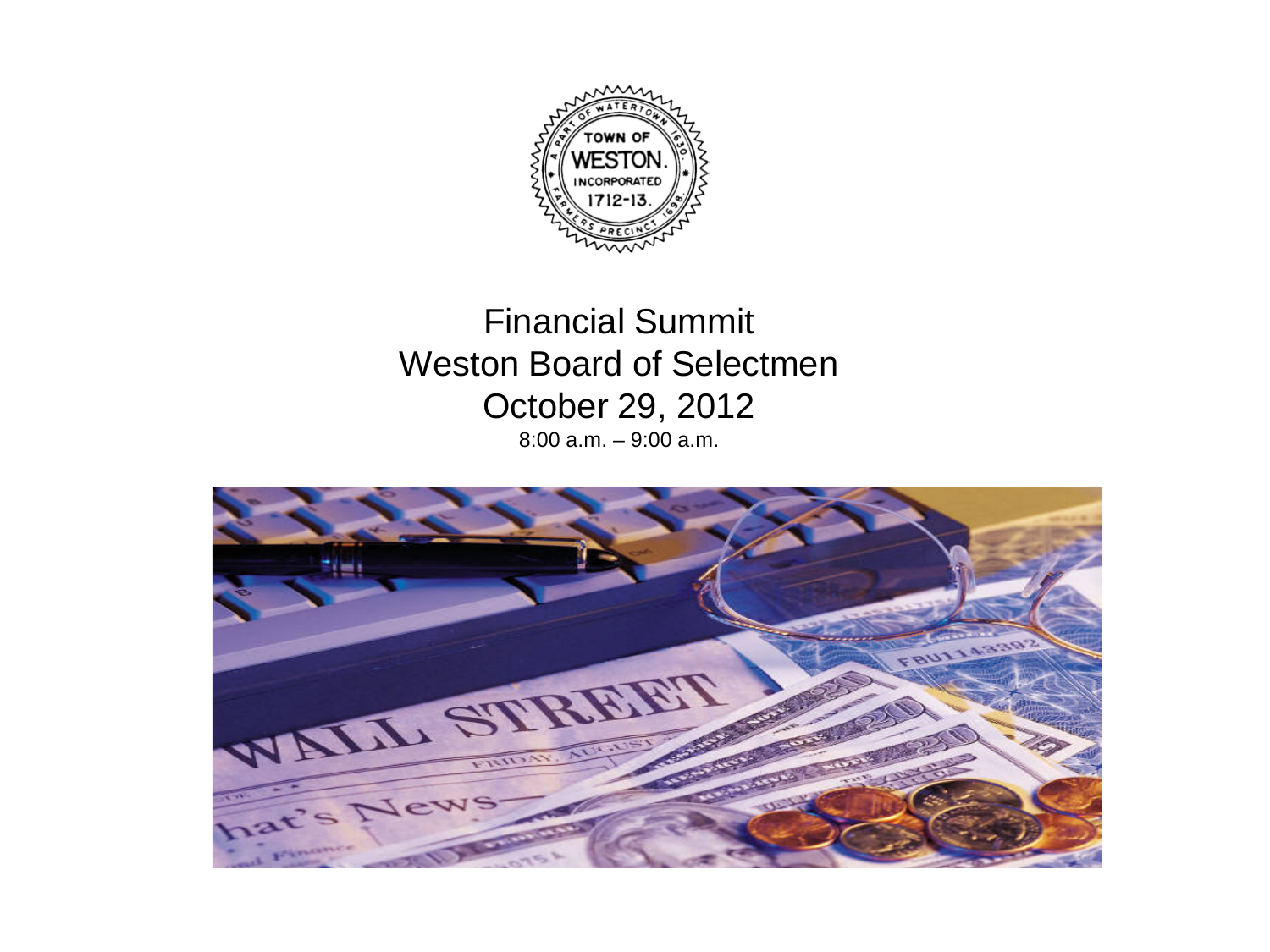### **Table of Contents**

Executive Summary 2

### **Financial Forecast**

| Revenue and Expenditure Projection: FY2013 – FY2016 |  |  |
|-----------------------------------------------------|--|--|
|-----------------------------------------------------|--|--|

### **Financial Indicators**

| Indicator 1       | Revenues per Household              | 6  |
|-------------------|-------------------------------------|----|
| Indicator 2       | State Aid                           |    |
| Indicator 3       | Revenues Related to Economic Growth | 8  |
| Indicator 4       | <b>Property Tax Revenues</b>        | 9  |
| Indicator 5       | <b>Uncollected Property Taxes</b>   | 10 |
| Indicator 6       | Expenditures per Household          | 11 |
| Indicator 7       | Salaries and Wages                  | 12 |
| Indicator 8       | <b>Employee Benefits</b>            | 13 |
| Indicator 9       | <b>Unfunded Liabilities</b>         | 14 |
| Indicator 10      | Pension Liability                   | 15 |
| Indicator 11      | <b>OPEB</b> Liability               | 16 |
| Indicator 12      | Debt Service                        | 17 |
| Indicator 13      | Long Term Debt                      | 18 |
| Indicator 14      | <b>Reserves/Fund Balance</b>        | 19 |
| Indicator 15      | Population                          | 20 |
| Supplemental Data | Chapter 70 Assistance               | 21 |
|                   | FY12 Average Single Family Tax Bill | 22 |
| Notes/Assumptions |                                     | 23 |

Prepared by: Donna S. VanderClock, Town Manager, Sarah F. Johnson, Finance Director, Travis Ahern, Financial Analyst, and Cynthia Mahr, Director of Finance & Operations, School Department

Based on: Evaluating Financial Condition, ICMA, 2003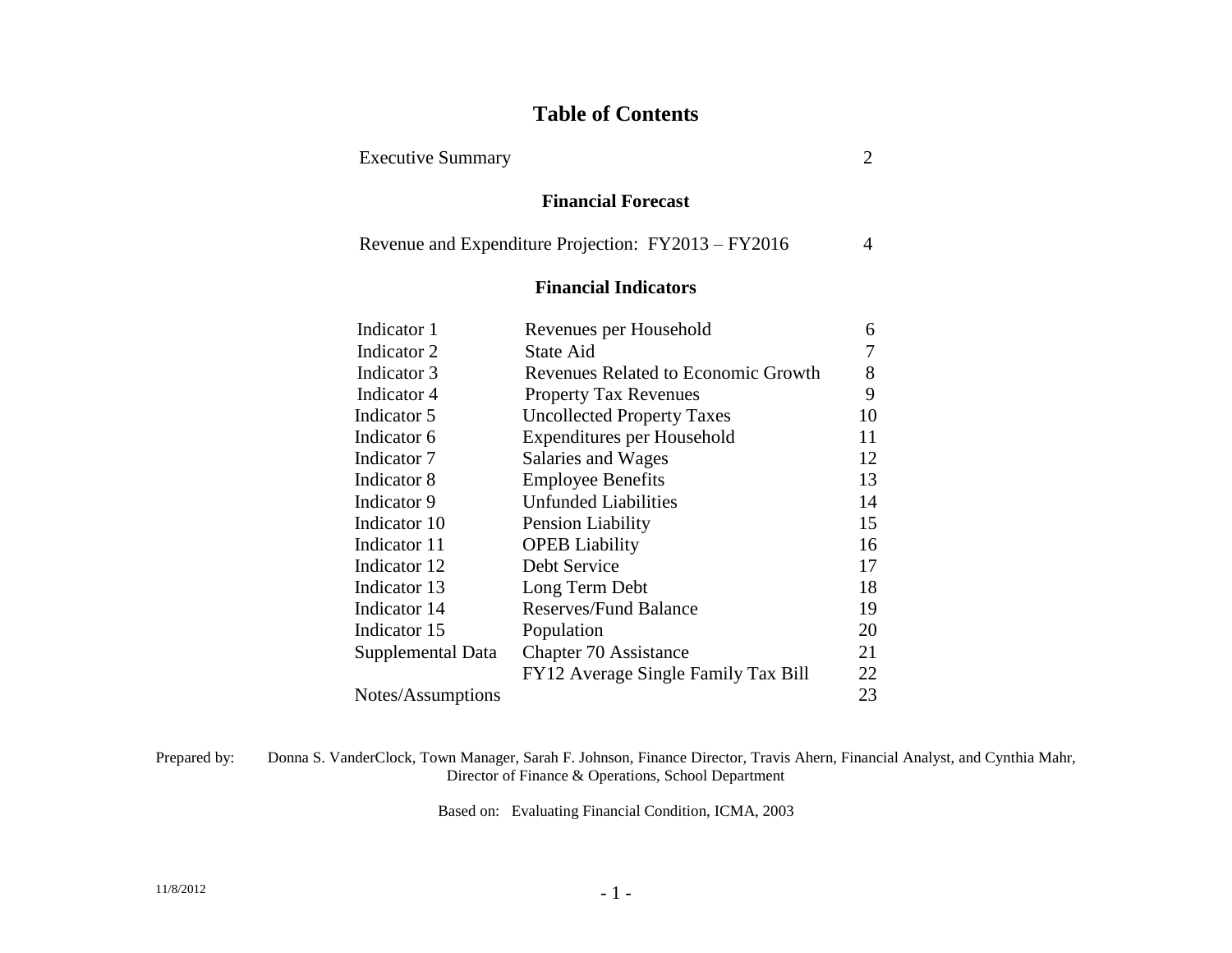## **Executive Summary**

- 1. Assuming a level service budget, we are projecting a budget gap of approximately \$379,000 in FY2014.
- 2. Assuming no significant improvement in the economy, the FY2015 budget gap is projected to be approximately \$493,000.
- 3. Assuming a slight improvement in the economy, the FY2016 budget gap is projected to be approximately \$471,000.
- 4. Highlights of Weston's financial indicators relate to six main areas of financial condition Revenue, Reserves, Expenditures, Employee Benefits, Debt, and Population.

### Revenue

- See Financial Indicator  $1 -$ Revenues per Household
	- o Revenues per household are relatively stable.
	- o In order to shelter the Town from short-term fluctuations in any one revenue source, a concerted effort is being made to increase reserves.
- See Financial Indicator  $2 -$  State Aid
	- o State aid as a percentage of operating revenues decreased from 2009-2011, with small increases in 2012 and 2013. The Town cannot depend on any significant increase in State Aid.
- See Financial Indicator 3 Revenues Related to Economic Growth
	- o Economic growth revenues as a percentage of total revenues has decreased in the last 8 years.
	- o A continuing reduction in economic growth revenues, particularly growth in the tax base, will reduce the Town's future operating budget flexibility.

### Reserves

- See Financial Indicator 14 Reserves/Fund Balance
	- $\circ$  The target reserve amount for the Stabilization Fund was funded as planned in FY2013; however, the target should now be increased.
	- o Weston's current reserves have steadily increased. In FY2012, Weston is approximately at the midpoint of the level recommended by rating agencies, or 7.4% of operating revenues. If other reserve accounts are included, the total is approximately 11.6%.
	- o Continue funding of reserves in accordance with the Reserve Policy; continue to fund stabilization fund contribution beyond target date.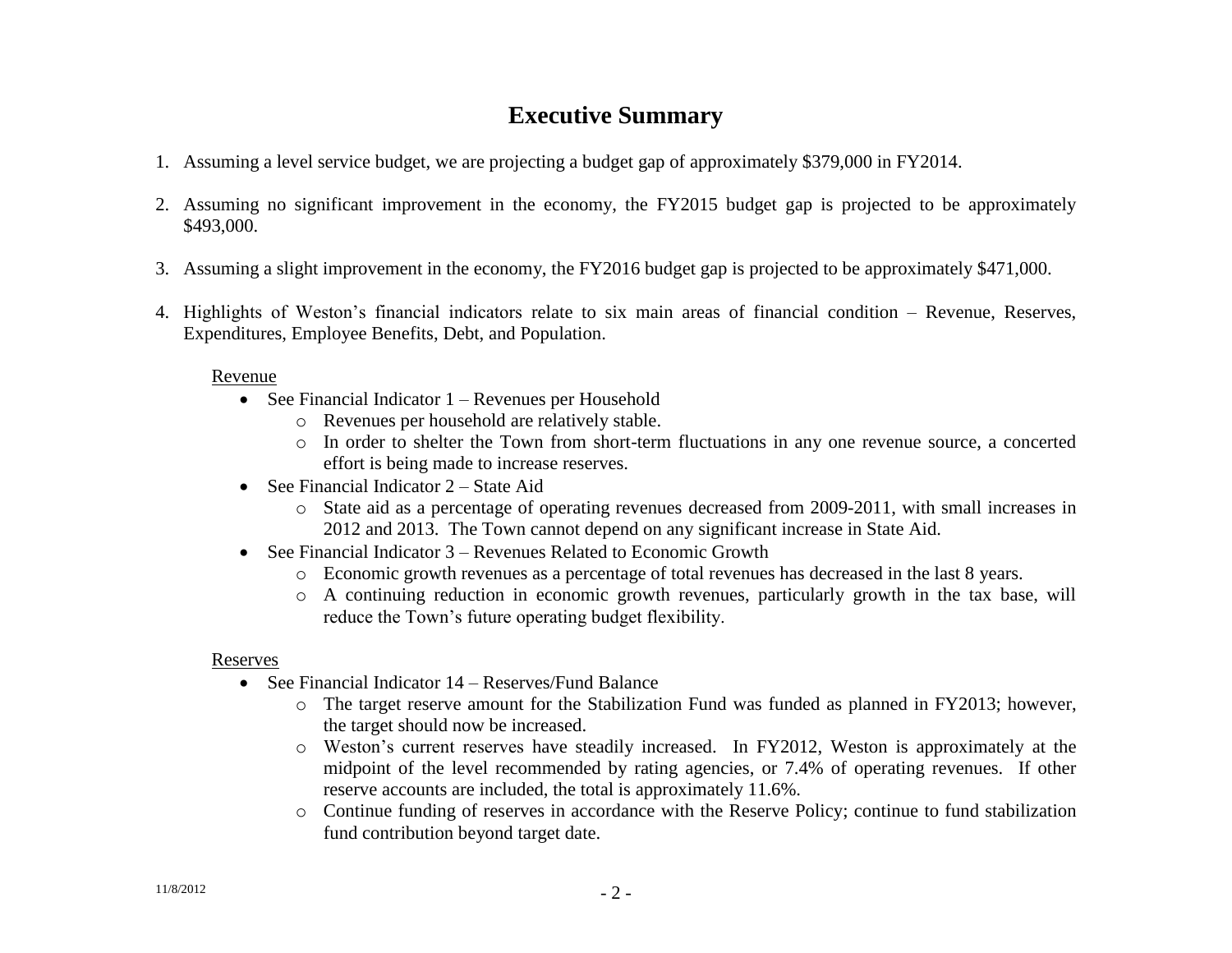#### Expenditures

- See Financial Indicator  $6 -$  Expenditures per Household
	- o The increase in expenditures is largely related to increased costs for personnel and benefits, although the rate of increase has slowed.
	- o The FY2012 increase is primarily due to the first significant (\$1.2 million) appropriation to fund the Town's OPEB liability.
- See Financial Indicator 7 Salaries and Wages (as a percentage of total spending)
	- o Efforts to lower the rate of salary increase, mainly through collective bargaining, were successful for the period FY2011-FY2013. The next round of negotiations is critical.

### Employee Benefits

- See Financial Indicator 10 Pension Liability (Middlesex Retirement System)
	- o We are awaiting results of the 2012 actuarial study for more current information. The Town's pension liability must be funded by 2035.
- See Financial Indicator 11 OPEB Liability
	- o Beginning in FY2012, a significant effort has been made to start funding the long-term OPEB liability.

### Debt

- See Financial Indicator 12 Debt Service
	- o Debt service exceeding 15 percent of operating revenues is considered a warning indicator; Weston's debt service has hovered around the 10 percent mark since 2002.
	- o Debt service is expected to peak in FY2016, taking into account the cost of a new Police Station, but will not exceed the 15 percent threshold.
- See Financial Indicator 13 Long Term Debt
	- o High assessed valuation and healthy per capita income help offset any adverse impacts of the increased debt burden

### Population

- See Financial Indicator  $15 -$ Population
	- o As the baby boomers age, increasing senior population is creating additional demand for services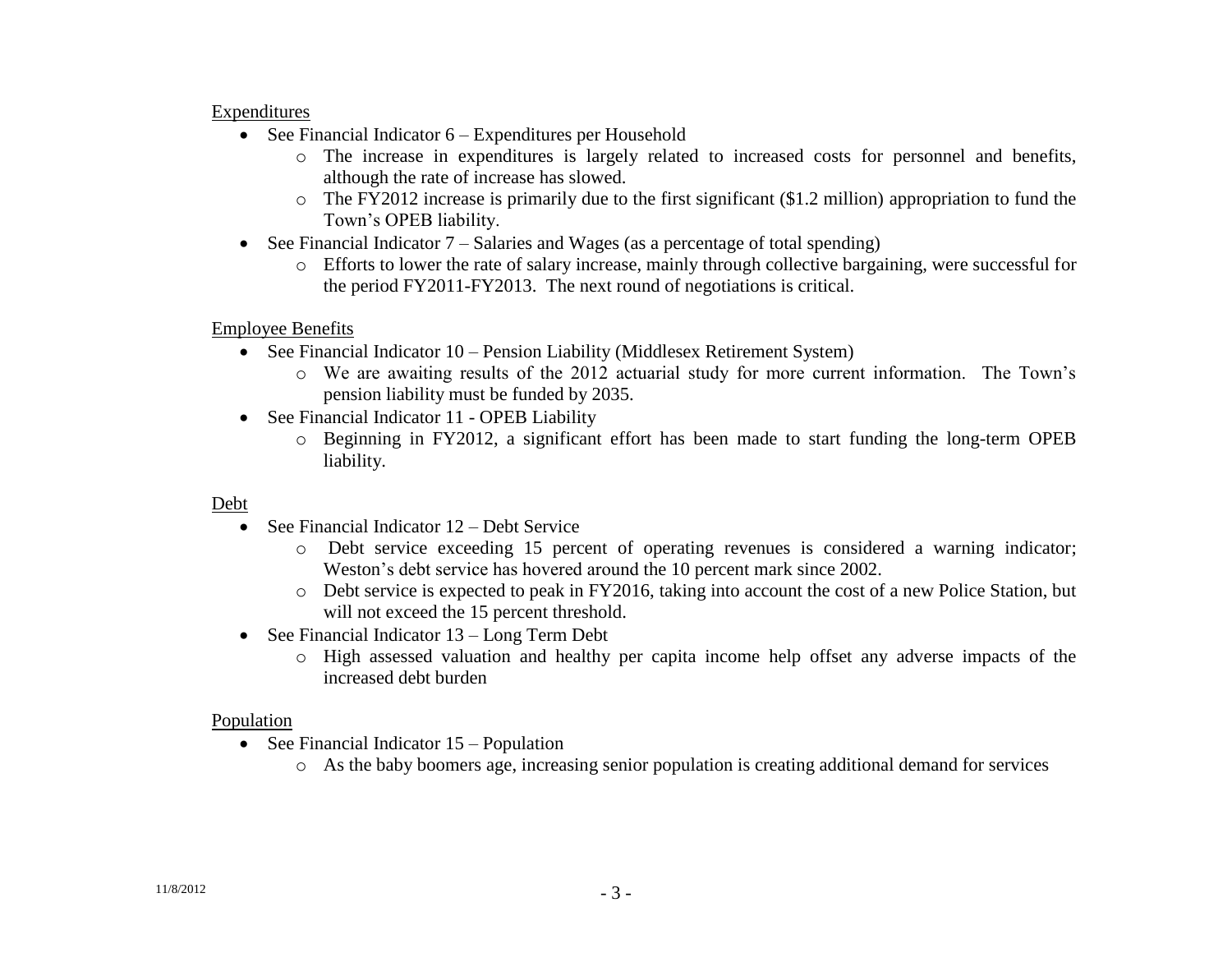#### **TOWN OF WESTON** REVENUE AND EXPENDITURE PROJECTION - FY13-FY16

|                                  |                 |                             |          | Scenario 1                  |          | Scenario 2                |          |                               |         |
|----------------------------------|-----------------|-----------------------------|----------|-----------------------------|----------|---------------------------|----------|-------------------------------|---------|
|                                  | <b>FY13</b>     | <b>FY14</b>                 |          | <b>FY15</b>                 |          | <b>FY15</b>               |          | <b>FY16</b>                   |         |
|                                  |                 |                             |          |                             |          | <b>Level Service with</b> |          |                               |         |
|                                  |                 |                             |          |                             |          | <b>Budget</b>             |          |                               |         |
|                                  | As Approved by  | <b>Level Service Budget</b> |          | <b>Level Service Budget</b> |          | <b>Reductions/Revenue</b> |          | <b>Level Service Increase</b> |         |
|                                  | <b>Town Mtg</b> |                             |          |                             |          | Increases to resolve      |          | over Scenario 2               |         |
|                                  |                 |                             |          |                             |          | deficit                   |          |                               |         |
|                                  | <b>Budget</b>   | <b>Requested</b>            | $%$ Inc  | Projected                   | $%$ Inc  | Projected                 | $%$ Inc  | Projected                     | $%$ Inc |
| <b>Expenditures</b>              |                 |                             |          |                             |          |                           |          |                               |         |
| <b>Salaries</b>                  |                 |                             |          |                             |          |                           |          |                               |         |
| <b>General Government</b>        | 11,069,101      | 11,401,174                  | 3.0%     | 11,743,209                  | 3.0%     | 11,743,209                | 3.0%     | 12,095,506                    | 3.0%    |
| Education                        | 29,558,347      | 30,753,930                  | 4.0%     | 31,984,087                  | 4.0%     | 31,984,087                | 4.0%     | 33,263,451                    | 4.0%    |
| sub-total Salaries               | 40,627,448      | 42, 155, 104                | 3.8%     | 43,727,296                  | 3.7%     | 43,727,296                | 3.7%     | 45,358,956                    | 3.7%    |
| <b>Employee Benefits</b>         |                 |                             |          |                             |          |                           |          |                               |         |
| Group Insurance & Medicare       | 9,492,063       | 9,966,666                   | 5.0%     | 10,464,999                  | 5.0%     | 10,464,999                | 5.0%     | 10,988,249                    | 5.0%    |
| <b>Retirement Systems</b>        | 3,648,094       | 3,939,942                   | $8.0\%$  | 4,255,137                   | 8.0%     | 4,255,137                 | 8.0%     | 4,595,548                     | 8.0%    |
| Workers' Comp & Unemployment     | 370,000         | 381,100                     | 3.0%     | 392,533                     | 3.0%     | 392,533                   | 3.0%     | 404,309                       | 3.0%    |
| sub-total Employee Benefits      | 13,510,157      | 14,287,708                  | 5.8%     | 15,112,669                  | 5.8%     | 15,112,669                | 5.8%     | 15,988,106                    | 5.8%    |
| Other Unclassified               |                 |                             |          |                             |          |                           |          |                               |         |
| Insurance, Property & Liability  | 300,000         | 306,000                     | 2.0%     | 312,120                     | 2.0%     | 312,120                   | 2.0%     | 318,362                       | 2.0%    |
| Street Lighting                  | 54,000          | 44,000                      | $-18.5%$ | 44,880                      | 2.0%     | 44,880                    | 2.0%     | 45,778                        | 2.0%    |
| All Other                        |                 |                             |          |                             |          |                           |          |                               |         |
| General Government               | 4,889,881       | 4,987,679                   | 2.0%     | 5,087,432                   | 2.0%     | 5,087,432                 | 2.0%     | 5,189,181                     | 2.0%    |
| Education                        | 4,823,172       | 4,806,448                   | $-0.3%$  | 4,902,577                   | 2.0%     | 4,902,577                 | 2.0%     | 5,000,628                     | 2.0%    |
| Non-Excluded Debt Service        | 53,859          | 46,968                      | $-12.8%$ | 35,640                      | $-24.1%$ | 35,640                    | $-24.1%$ | 35,180                        | $-1.3%$ |
| sub-total All Other              | 9,766,912       | 9,841,095                   | 0.8%     | 10,025,649                  | 1.9%     | 10,025,649                | 1.9%     | 10,224,989                    | 2.0%    |
| Reserves                         |                 |                             |          |                             |          |                           |          |                               |         |
| Finance Committee Reserve Fund   | 530,000         | 537,950                     | 1.5%     | 548,709                     | 2.0%     | 548,709                   | 2.0%     | 559,683                       | 2.0%    |
| <b>Facilities Maintenance</b>    | 418,950         | 439,898                     | 5.0%     | 461,892                     | 5.0%     | 461,892                   | 5.0%     | 484,987                       | 5.0%    |
| <b>Uninsured Losses</b>          |                 |                             |          |                             |          |                           |          |                               |         |
| Workers' Comp Police/Fire        | 20,000          | 20,000                      | 0.0%     | 20,000                      | 0.0%     | 20,000                    | 0.0%     | 20,000                        | 0.0%    |
| Post-Employment Benefits Reserve | 1,606,000       | 1,631,367                   | 1.6%     | 1,624,954                   | $-0.4%$  | 1,624,954                 | $-0.4%$  | 1,623,761                     | $-0.1%$ |
| Stabilization Fund               | 250,000         | 250,000                     | 0.0%     | 250,000                     | 0.0%     | 250,000                   | 0.0%     | 250,000                       | 0.0%    |
| Pension Stabilization Fund       |                 |                             |          |                             |          |                           |          |                               |         |
| Compensated Absences             | 100,000         | 100,000                     | 0.0%     | 100,000                     | 0.0%     | 100,000                   | 0.0%     | 100,000                       | 0.0%    |
| sub-total Reserves               | 2,924,950       | 2,979,215                   | 1.9%     | 3,005,555                   | 0.9%     | 3,005,555                 | 0.9%     | 3,038,431                     | 1.1%    |
| <b>Budget Reduction</b>          |                 |                             |          | (378, 974)                  |          | (525, 270)                |          | (525, 270)                    |         |
| <b>Total Expenditures</b>        | 67,183,467      | 69,613,121                  | 3.6%     | 71,849,196                  | 3.2%     | 71,702,900                | $3.0\%$  | 74,449,353                    | 3.6%    |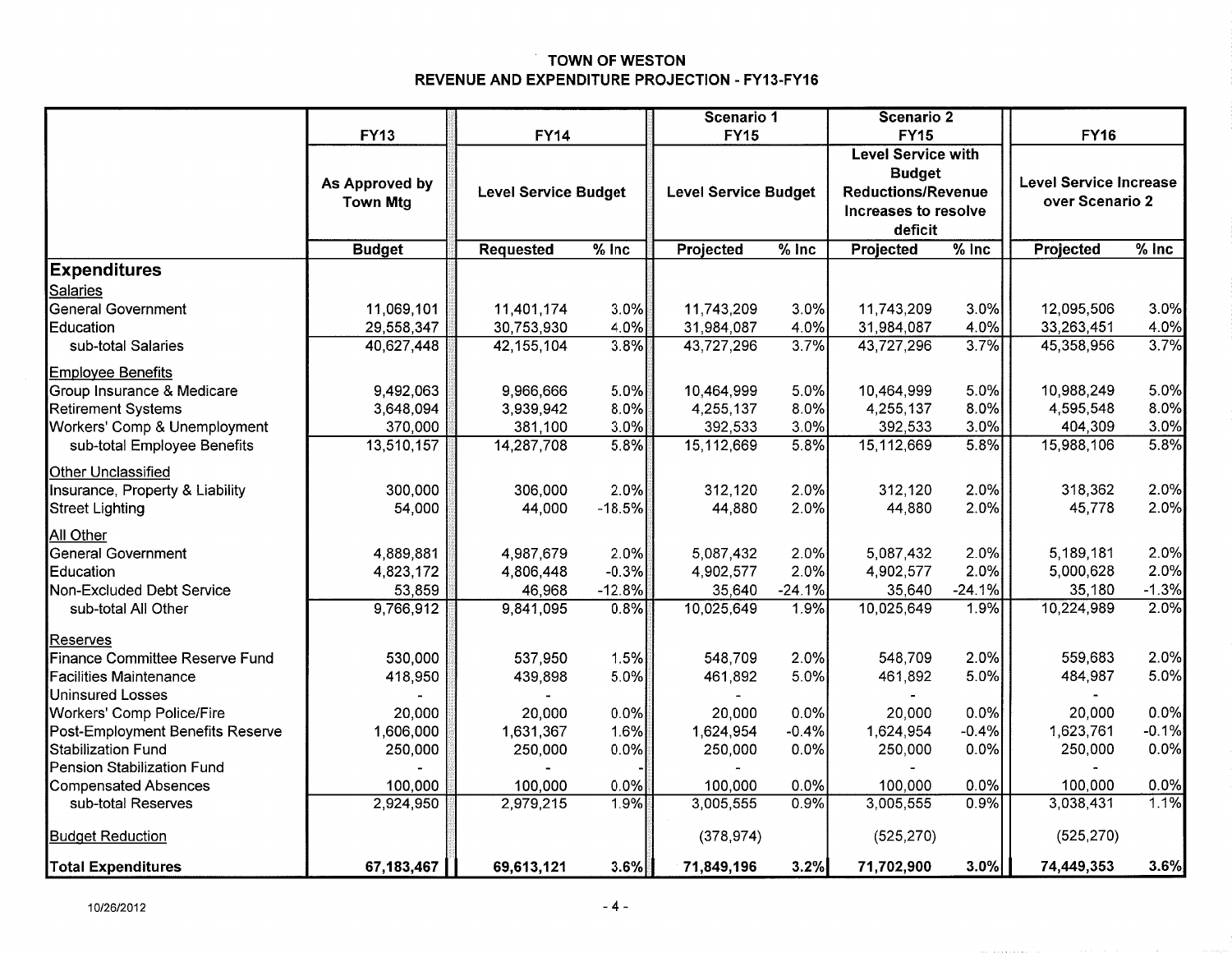#### TOWN OF WESTON REVENUE AND EXPENDITURE PROJECTION - FY13-FY16

|                                        |                                   |                             |           | Scenario 1                  |         | <b>Scenario 2</b>                                                                                          |         |                                                  |                              |
|----------------------------------------|-----------------------------------|-----------------------------|-----------|-----------------------------|---------|------------------------------------------------------------------------------------------------------------|---------|--------------------------------------------------|------------------------------|
|                                        | <b>FY13</b>                       | <b>FY14</b>                 |           | <b>FY15</b>                 |         | <b>FY15</b>                                                                                                |         | <b>FY16</b>                                      |                              |
|                                        | As Approved by<br><b>Town Mtg</b> | <b>Level Service Budget</b> |           | <b>Level Service Budget</b> |         | <b>Level Service with</b><br><b>Budget</b><br><b>Reductions/Revenue</b><br>Increases to resolve<br>deficit |         | <b>Level Service Increase</b><br>over Scenario 2 |                              |
|                                        | <b>Budget</b>                     | <b>Requested</b>            | $%$ Inc   | Projected                   | $%$ Inc | Projected                                                                                                  | $%$ Inc | Projected                                        | $\sqrt[6]{\frac{1}{2}}$ Inc. |
| Revenue                                |                                   |                             |           |                             |         |                                                                                                            |         |                                                  |                              |
| <b>Property Tax Levy</b>               | 57,766,794                        | 60,030,964                  | 3.9%      | 62,146,738                  | 3.5%    | 62,146,738                                                                                                 | 3.5%    | 64,315,406                                       | 3.5%                         |
| - New Growth                           | 800,000                           | 600,000                     | $-25.0\%$ | 600,000                     | 0.0%    | 600,000                                                                                                    | 0.0%    | 600,000                                          | 0.0%                         |
| - Unused Levy Capacity                 | (800,000)                         | (600, 000)                  |           | (600, 000)                  |         | (600, 000)                                                                                                 | 0.0%    | (600, 000)                                       |                              |
| - Override                             |                                   |                             |           |                             |         |                                                                                                            |         |                                                  |                              |
| State Aid                              | 3,729,721                         | 3,583,165                   | $-3.9%$   | 3,583,165                   | 0.0%    | 3,583,165                                                                                                  | 0.0%    | 3,683,165                                        | 2.8%                         |
| Local Receipts                         | 4,432,652                         | 4,432,652                   | $0.0\%$   | 4,432,652                   | 0.0%    | 4,432,652                                                                                                  | 0.0%    | 4,432,652                                        | 0.0%                         |
| Prior Year Balances/Other              | 2,851,000                         | 2,816,000                   | $-1.2%$   | 2,816,000                   | 0.0%    | 2,816,000                                                                                                  | $0.0\%$ | 2,816,000                                        | 0.0%                         |
| Revenue Offsets                        | (2,033,484)                       | (2,074,154)                 | 2.0%      | (2,074,154)                 | 0.0%    | (2,074,154)                                                                                                | 0.0%    | (2,074,154)                                      | 0.0%                         |
| <b>Other Revenues</b>                  | 436,784                           | 445,520                     | 2.0%      | 452,203                     | 1.5%    | 452,203                                                                                                    | 1.5%    | 458,986                                          | 1.5%                         |
| Revenue Increase                       |                                   |                             |           |                             |         | 346,296                                                                                                    |         | 346,296                                          |                              |
| <b>Total Revenue</b>                   | 67, 183, 467                      | 69,234,147                  | 3.1%      | 71,356,604                  | 3.1%    | 71,702,900                                                                                                 | 3.6%    | 73,978,352                                       | 3.2%                         |
| <b>Budget Surplus (Deficit)</b>        | ۳                                 | (378, 974)                  |           | (492, 593)                  |         |                                                                                                            |         | (471,001)                                        |                              |
|                                        |                                   |                             |           |                             |         |                                                                                                            |         |                                                  |                              |
| <b>Exempt Debt Service - Estimated</b> | 6,650,274                         | 8,037,186                   | 20.9%     | 9,393,402                   | 16.9%   |                                                                                                            |         | 10,118,649                                       | 7.7%                         |
| Estimated Levy Increase*               | 64,417,068                        | 68,068,150                  | 5.7%      | 71,540,140                  | 5.1%    |                                                                                                            |         | 74,434,055                                       | 4.0%                         |

\*Assumes resolution of deficit through spending cuts or increses in other revenue sources.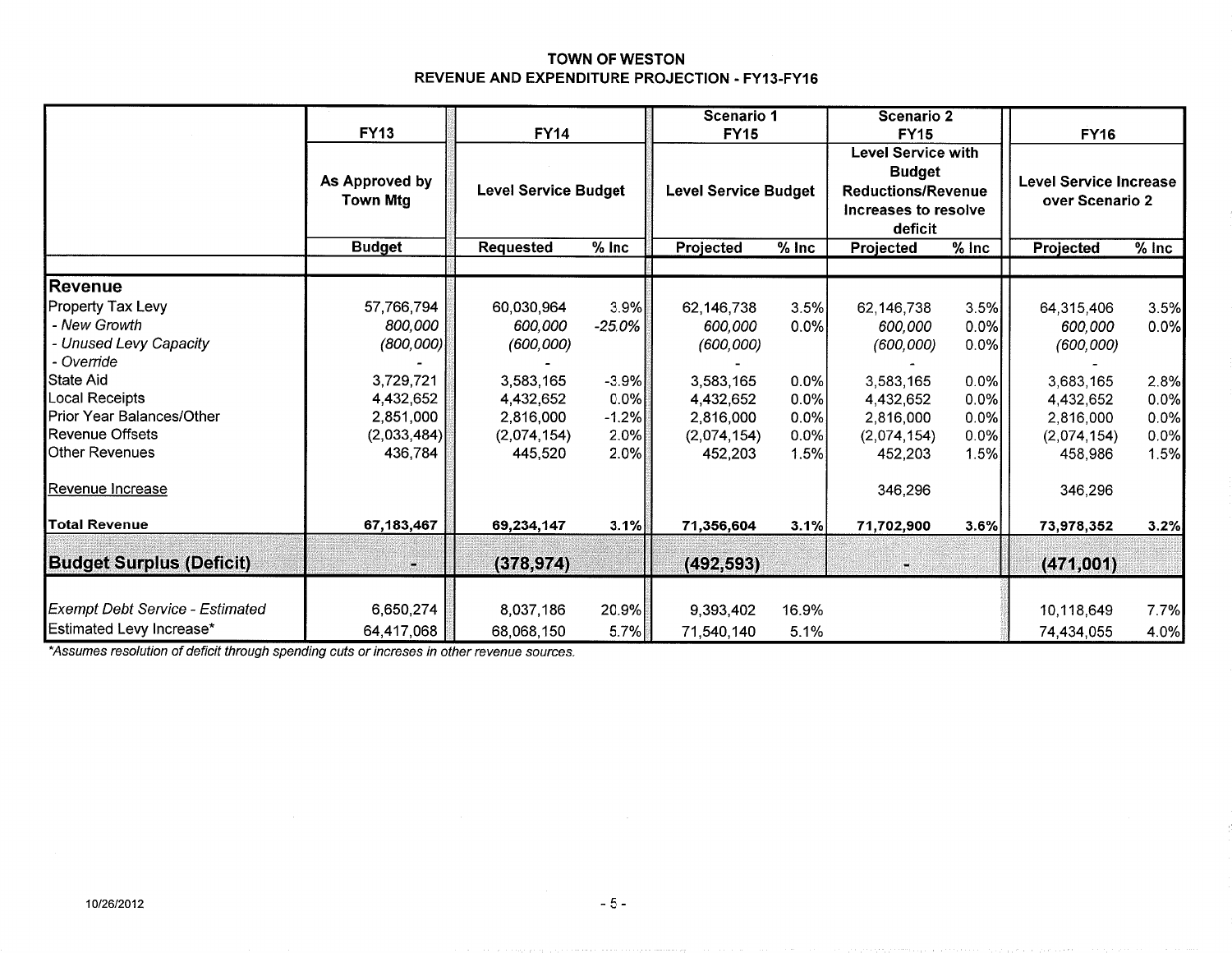

**A decrease in net operating revenues per household (constant dollars) is considered a warning indicator.**

Households (taxable parcels w/dwelling) Net operating revenues (constant dollars)

| fiscal year                                                          | 2003      | 2004      | 2005      | <b>2006</b> | 2007      | 2008         | 2009      | 2010      | 2011                                                                                               | 2012                                                                                                          |
|----------------------------------------------------------------------|-----------|-----------|-----------|-------------|-----------|--------------|-----------|-----------|----------------------------------------------------------------------------------------------------|---------------------------------------------------------------------------------------------------------------|
| Gross operating revenues/transfers                                   |           |           |           |             |           |              |           |           |                                                                                                    | 51,553,335 51,727,843 54,447,205 59,714,178 63,781,914 68,327,434 70,220,100 70,641,472 73,117,964 74,742,471 |
| Less: excluded debt                                                  | 5,556,443 | 5,599,897 | 5.664.033 | 5,929,773   | 6,378,930 | 7,463,699    | 7,391,436 | 7,205,908 | 6,810,118                                                                                          | 7,410,596                                                                                                     |
| Net operating revenues                                               |           |           |           |             |           |              |           |           | 45,996,892 46,127,946 48,783,172 53,784,405 57,402,984 60,863,735 62,828,664 63,435,564 66,307,846 | 67,331,875                                                                                                    |
| CPI-U, 2000 base year                                                | 110.8     | 114.0     | 118.6     | 122.9       | 123.9     | 131.7        | 127.2     | 128.9     | 133.3                                                                                              | 134.5                                                                                                         |
| CPI-U, 2000 base, adj. constant dollars                              | 90.2%     | 87.7%     | 84.3%     | 81.4%       | 80.7%     | <b>75.9%</b> | 78.6%     | 77.6%     | 75.0%                                                                                              | 74.4%                                                                                                         |
| [Net operating revenues (constant dollars)] 41,510,496 40,453,038 41 |           |           |           |             |           |              |           |           | ,146,764  43,773,003  46,341,484  46,217,063  49,396,232  49,215,673  49,732,242                   | 50,076,726                                                                                                    |
| Households (taxable parcels w/dwelling)                              | 3,466     | 3.477     | 3.569     | 3.596       | 3.597     | 3.589        | 3.595     | 3.595     | 3,613                                                                                              | 3,618                                                                                                         |
| <b>Net Operating Revenues per</b>                                    |           |           |           |             |           |              |           |           |                                                                                                    |                                                                                                               |
| Household (constant dollars)                                         | 11.976    | 11.634    | 11.529    | 12,173      | 12.883    | 12,877       | 13.740    | 13.690    | 13,765                                                                                             | 13,841                                                                                                        |
| Percent change from prior year                                       | 4.67%     | $-2.86%$  | $-0.91%$  | 5.58%       | 5.84%     | $-0.05%$     | 6.70%     | $-0.37%$  | 0.55%                                                                                              | 0.55%                                                                                                         |

*from audited financial statements except 2012*

**Analysis**: Revenues per Household is one measure of the Town's ability to maintain existing service levels. For most general government services, costs increase as the number of households increase. For education, the number of students is a more appropriate measure.

Weston's revenue growth, in constant dollars (used instead of current dollars to adjust for inflation), has generally been positive due to growth in the residential tax base and tax increases (i.e., overrides). The drop in net operating evenue in 2010 is related to the reduction in motor vehicle excise tax revenue for that year, which has since bounced back. Property tax increases are the bulk of operating revenues.

**Outlook**: In order to shelter the Town from short-term fluctuations in any one revenue source, a concerted effort is being made to increase reserves.

*Note : Analysis does not include enterprise funds: Water, Recreation and Brook School Apartments.*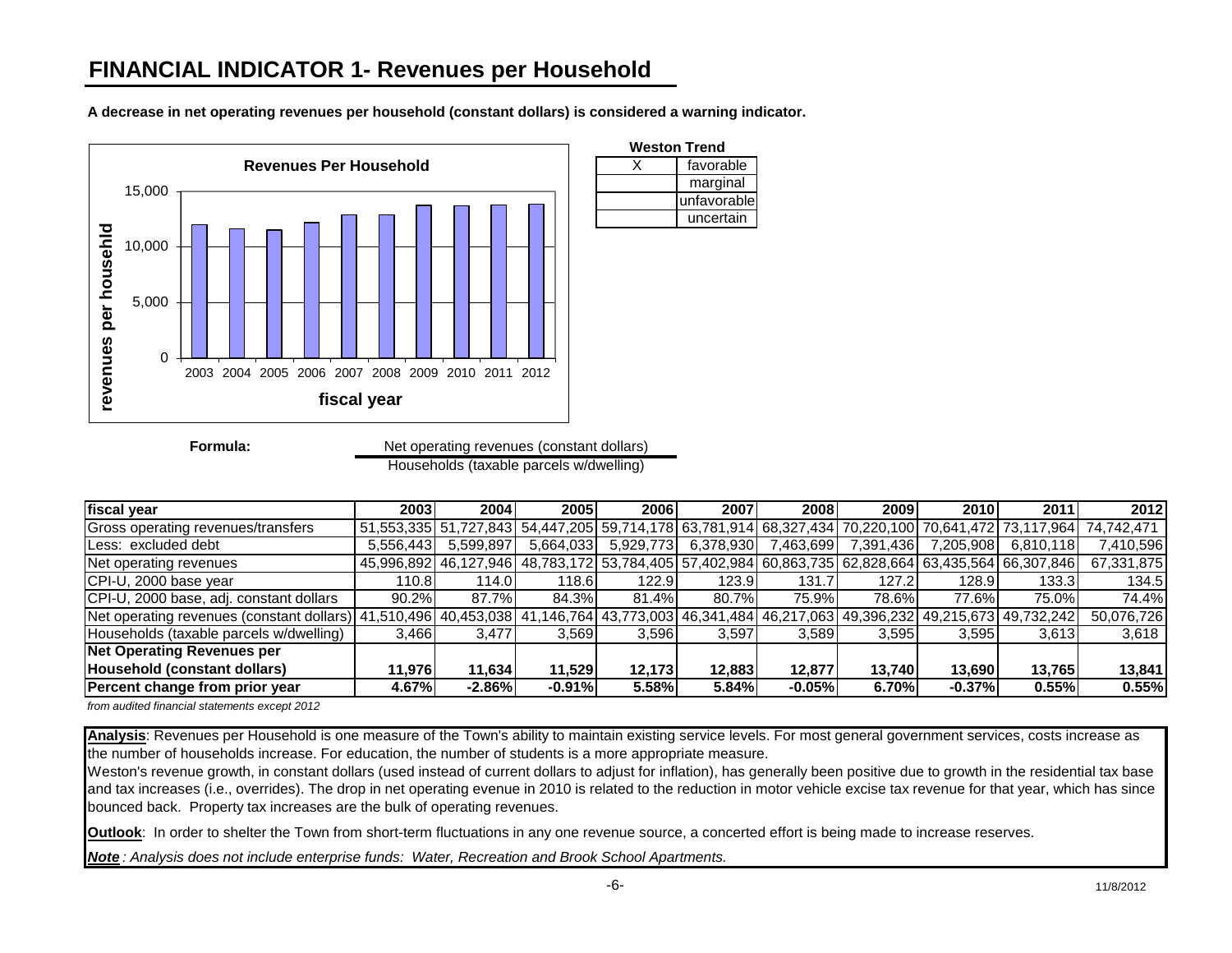### **FINANCIAL INDICATOR 2 - State Aid**

**Reductions in State Aid, as a percentage of operating revenues, is considered a warning indicator particularly if the Town does not have adequate reserves to offset reductions.**



Operating Revenues

| <b>Weston Trend</b> |  |  |  |  |  |  |  |
|---------------------|--|--|--|--|--|--|--|
| <b>Ifavorable</b>   |  |  |  |  |  |  |  |
| marginal            |  |  |  |  |  |  |  |
| unfavorable         |  |  |  |  |  |  |  |
| uncertain           |  |  |  |  |  |  |  |

| <b>Ifiscal vear</b>                    | 2004       | 2005      | 2006      | 2007      | 2008                                                       | 2009      | 2010      | 2011      | 2012                                                   | 2013      |
|----------------------------------------|------------|-----------|-----------|-----------|------------------------------------------------------------|-----------|-----------|-----------|--------------------------------------------------------|-----------|
| Net operating revenues                 |            |           |           |           | 46,127,946  48,783,172  53,784,405  57,402,984  60,863,735 |           |           |           | 62,828,664 63,435,564 66,307,846 67,331,875 69,077,271 |           |
| State Aid (Cherry Sheet) revenues*     | 3.078.464  | 3.110.804 | 3.255.599 | 3.723.873 | 4.295.040                                                  | 4.722.852 | 4.435.150 | 4.269.484 | 3.664.945                                              | 3.747.352 |
| Less: School building reimbursements   | 1,201,321  | .213.456  | 1.213.456 | 1.312.547 | .426.237                                                   | .436.390  | .454.017  | .454.017  | 816.230                                                | 816,234   |
| Net State aid revenues                 | 1.877.1431 | .897.348  | 2.042.143 | 2.411.326 | 2.868.803                                                  | 3.286.462 | 2.981.133 | 2.815.467 | 2.848.715                                              | 2.931.118 |
| State aid as a percentage of operating |            |           |           |           |                                                            |           |           |           |                                                        |           |
| <b>Irevenues</b>                       | 4.1%       | 3.9%      | 3.8%      | 4.2%      | 4.7%                                                       | 5.2%      | 4.7%      | 4.2%      | 4.2%                                                   | 4.2%      |

**Analysis**: Though the Town does not have a significant reliance on State Aid, any dependence on such aid may be difficult to manage when there is a reduction in funding. Net State Aid revenues dropped from 2009 to 2011, with small increases in 2012 and 2013. The amount for school building reimbursement decreased by over 40% in 2012 because the MSBA provided a lump sum reimbursement for the balance due on the 1997 Middle School renovation project at the time the Town refunded the bonds. State aid for school projects is now provided while the project is being constructed, so the Town borrows only its share.

**Outlook**: The Town cannot depend on any significant increase in State Aid. There is a trickle down effect of cutbacks at the federal level impacting state and municipal budgets and cutbacks on the state level impacting municipal budgets. We continue to estimate this revenue source conservatively.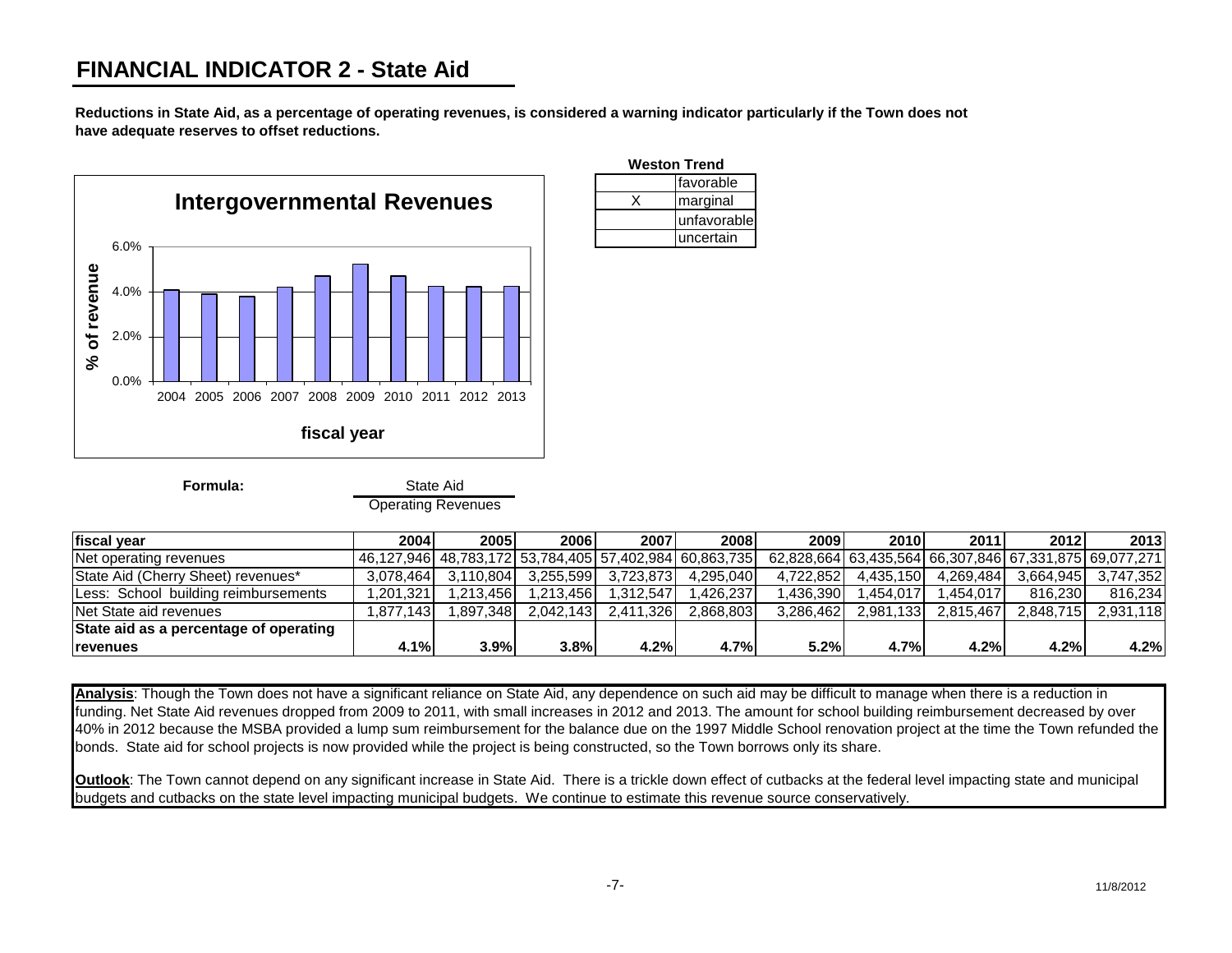## **FINANCIAL INDICATOR 3 - Revenues Related to Economic Growth**

Operating Revenues

**Decreasing economic growth revenues, as a percentage of net operating revenues, is considered a warning indicator.**



| <b>Weston Trend</b> |
|---------------------|
| favorable           |
| marginal            |
| unfavorable         |
| uncertain           |

**fiscal year 2003 2004 \* 2005 2006 2007 2008 2009 2010 2011 2012** Net (non-exempt) operating revenues (45,996,892 46,127,946 48,783,172 53,784,405 57,402,984 60,863,735 62,828,664 63,435,564 66,307,846 67,331,875 Building permit fees 626,495 609,800 770,944 862,343 787,734 838,047 1,184,174 800,122 843,286 824,166 Motor vehicle excise 2,321,061 2,263,215 2,431,820 2,317,442 2,454,132 2,557,093 2,587,461 2,039,944 2,614,061 2,418,788 Tax levy from new construction 1,222,514 1,944,757 1,051,747 1,322,894 1,420,504 1,094,715 1,122,064 1,111,655 1,470,272 897,752 Total: economic growth revenues 4,170,070 4,817,772 4,254,511 4,502,679 4,662,370 4,489,855 4,893,699 3,951,721 4,927,619 4,140,706 **Economic Growth revenues as a percentage of operating revenues 9.1% 10.4% 8.7% 8.4% 8.1% 7.4% 7.8% 6.2% 7.4% 6.1%**

*\* FY2004 increase in the tax levy from new construction includes 18 months of new growth instead of 12.*

**Analysis**: Economic growth revenues are responsive to changes in the economic base and inflation. A balance between growth and other (non growth) revenues mitigates the effects of economic growth or decline. During a recession, a high percentage of non growth revenues is an advantage. This insulates the tax base to some degree during a recession. After a significant drop in motor vehicle excise tax in FY10, this revenue source rebounded in FY11. In FY12, motor vehicle excise revenue was just below the previous 5 year average and building permit fees saw a 2.3% decrease, while new growth decreased significantly, reducing the Town's flexibility with regard to the FY13 budget.

**Outlook**: New growth may see a slight decrease again in FY13, but it will not be as drastic as the FY12 reduction, which marked the completion of the Biogen Idec project. During the economic downturn, the Town has not had to draw on its reserves, but instead has continued to add to reserves to protect against future revenue declines.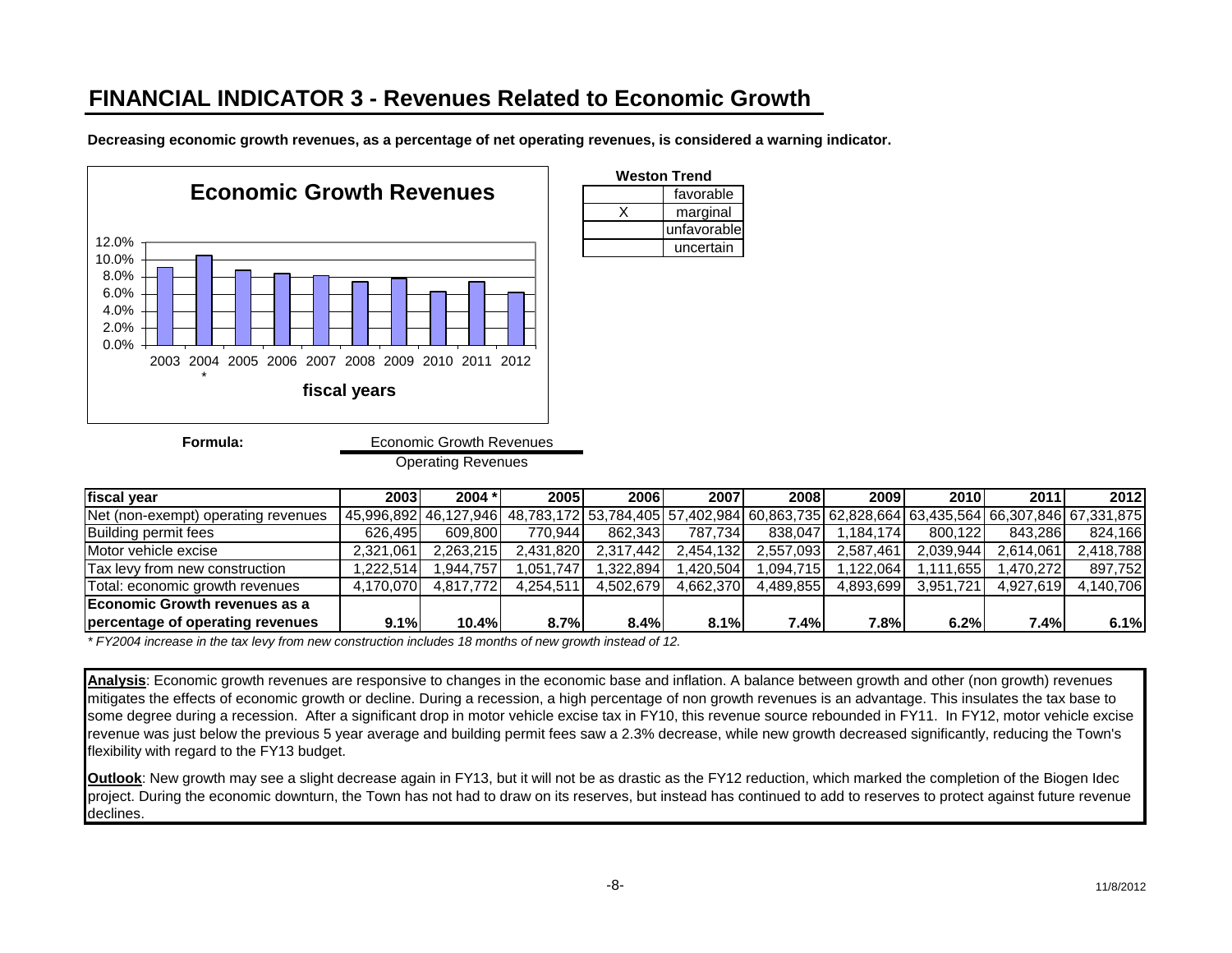### **FINANCIAL INDICATOR 4 - Property Tax Revenues**



**A decline in property tax revenues (constant dollars) is considered a warning indicator.**



| fiscal year                                          | 2003      | 2004      | 2005                             | 2006*     | 2007*                           | 2008                             | 2009      | 2010      | 2011      | 2012                                        |
|------------------------------------------------------|-----------|-----------|----------------------------------|-----------|---------------------------------|----------------------------------|-----------|-----------|-----------|---------------------------------------------|
| Property tax levy limit (incl. unused levy capacity) |           |           | 40,876,375 43,824,936 45,880,523 |           | 49,962,268 54,173,687 57,473,41 |                                  |           |           |           | 59.823.045 62.051.614 64.605.673 67.352.670 |
| Less: debt exemptions                                | 5,556,443 | 5,599,897 | 5,664,033                        | 5,929,773 | 6,378,930                       | 7,463,699                        | 7,391,436 | 7.205.908 | 6,810,118 | 7,410,596                                   |
| Less: community preservation act surcharge           | 0.044,068 | .147,521  | .160,288                         | 1,314,821 | 382,903                         | ,488,000                         | 1,574,790 | ,605,810  | 622,366   | 1,675,490                                   |
| Net property tax revenues                            |           |           | 34,275,864 37,077,518 39,056,202 |           |                                 | 42,717,674 46,411,854 48,521,712 |           |           |           | 50,856,819 53,239,896 56,173,189 58,266,584 |
| CPI-U, 2000 base year                                | 110.8     | 114.0     | 118.6                            | 122.9     | 123.9                           | 131.7                            | 127.2     | 128.9     | 133.3     | 134.5                                       |
| CPI-U, 2000 base, adj. constant dollars              | 90.2%     | 87.7%     | 84.3%                            | 81.4%     | 80.7%                           | 75.9%                            | 78.6%     | 77.6%     | 75.0%     | 74.4%                                       |
| <b>Property tax revenues (constant dollars)</b>      |           |           | 30,932,701 32,516,042 32,942,432 |           |                                 | 34,766,228 37,468,334 36,845,110 |           |           |           | 39,983,904 41,305,494 42,131,042 43,334,598 |
| Percent increase over prior year (constant dollars)  | 2%        | 5%        | 1%                               | 6%        | 8%                              | $-2%$                            | 9%        | 3%        | 2%        | 3%                                          |
| * Prop. 2 1/2 override approved                      | 0         |           |                                  |           |                                 |                                  |           |           |           | 0                                           |

X favorable marginal unfavorable uncertain

**Weston Trend**

*The substantial increase in the property tax levy in FY04 is due to a change in the "new growth" formula whereby 18 months of new construction was added to the tax base rather than 12 months.*

**Analysis**: Property tax revenues are analyzed separately because they are the Town's primary revenue source for both operating and capital spending. Any decrease in property tax revenues should be monitored to ensure that the collection rate of taxes remains high. Increases due to operating overrides should be noted for their impact on future override requests.

**Outlook**: There has not been a Proposition 2 1/2 override since FY07, and there is still a strong reliance on the property tax as the primary source of revenue.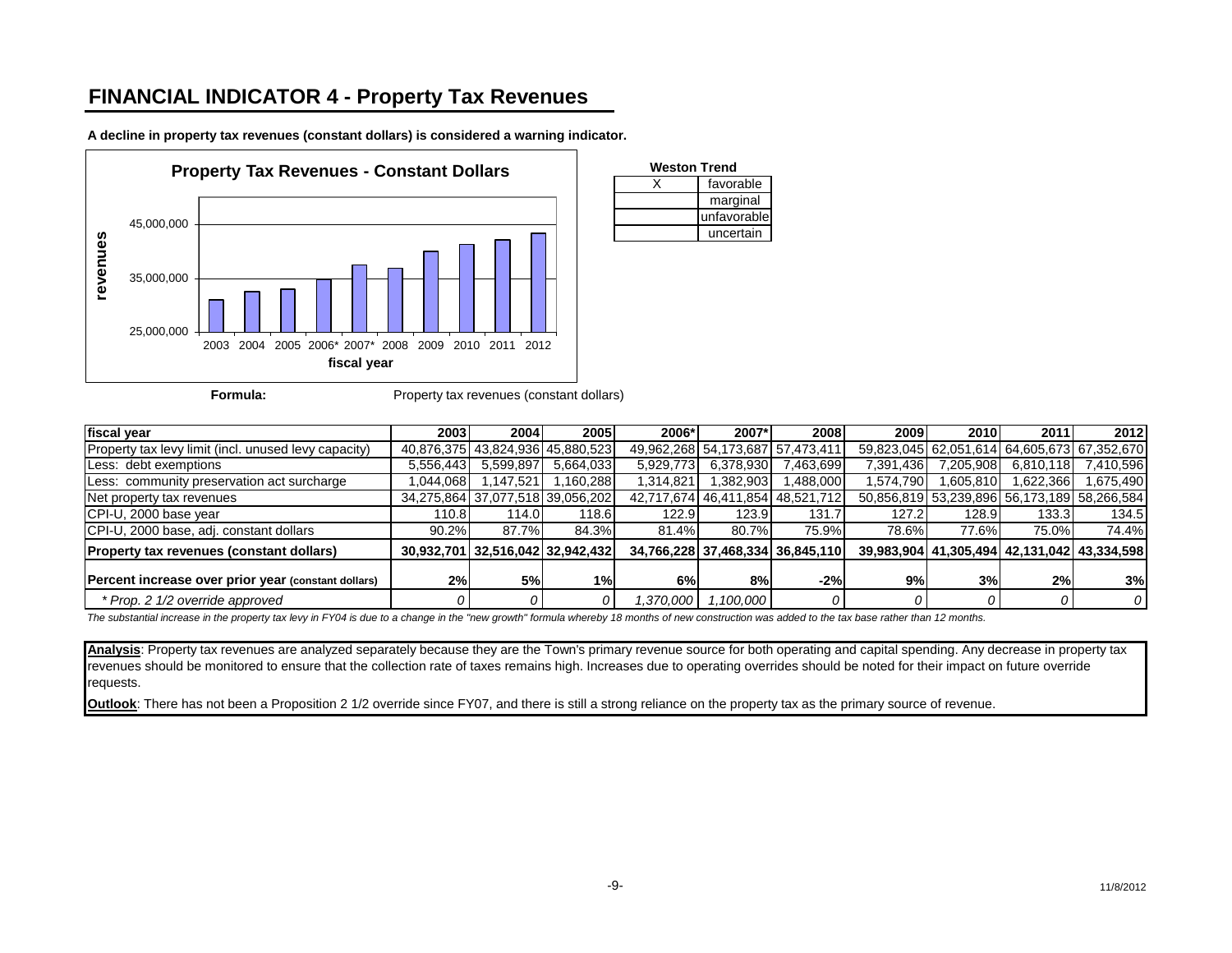### **FINANCIAL INDICATOR 5 - Uncollected Property Taxes**

**Uncollected property taxes (as a percent of the property tax levy) of 5-8 percent is considered a warning indicator.**



Net Property Tax Levy

| fiscal year                              | 2003    | 2004 l                                                                                                        | 2005    | 2006l   | 2007    | 2008    | 2009    | 2010    | 2011    | 2012       |
|------------------------------------------|---------|---------------------------------------------------------------------------------------------------------------|---------|---------|---------|---------|---------|---------|---------|------------|
| Property tax levy (actual tax levy)      |         | l 40.617.451l 41.621.336l 43.758.392l 48.312.623l 51.442.333l 54.440.553l 56.998.334l 58.075.330l 59.920.567l |         |         |         |         |         |         |         | 63.256.256 |
| Reserved for abatements and exemptions   | 405.149 | 474.956                                                                                                       | 425.009 | 400.586 | 410.128 | 442.790 | 436.493 | 385.361 | 423.816 | 458.354    |
| Net property tax levy                    |         | ا 41.146.380 43.333.383 47.912.037 151.032.205 53.997.763 56.561.841 57.689.969 59.496.751 المواطنة           |         |         |         |         |         |         |         | 62.797.902 |
| Uncollected taxes as of June 30          | 585.008 | 292.681                                                                                                       | 334.460 | 448.429 | 314.093 | 600.281 | 705.134 | 729.004 | 705.380 | 668.147    |
| Uncollected taxes as a percentage of net |         |                                                                                                               |         |         |         |         |         |         |         |            |
| property tax levy                        | .5%     | 0.7%                                                                                                          | 0.8%    | 0.9%    | 0.6%    | 1.1%    | $1.2\%$ | .3%     | 1.2%    | 1.1%       |

note: includes CPA surcharge beginning FY02

**Analysis**: An increase in uncollected property taxes may indicate an inability by property owners to pay their taxes due to economic constraints. Additionally, as uncollected property taxes rise, liquidity decreases, resulting in less cash on hand for the Town to invest or reserve. The credit rating organizations generally consider uncollected taxes in excess of five percent as a warning trend.

**Outlook**: Weston has always maintained a positive position on this indicator, and despite the economic downturn, has shown a positive trend over the past 3 fiscal years.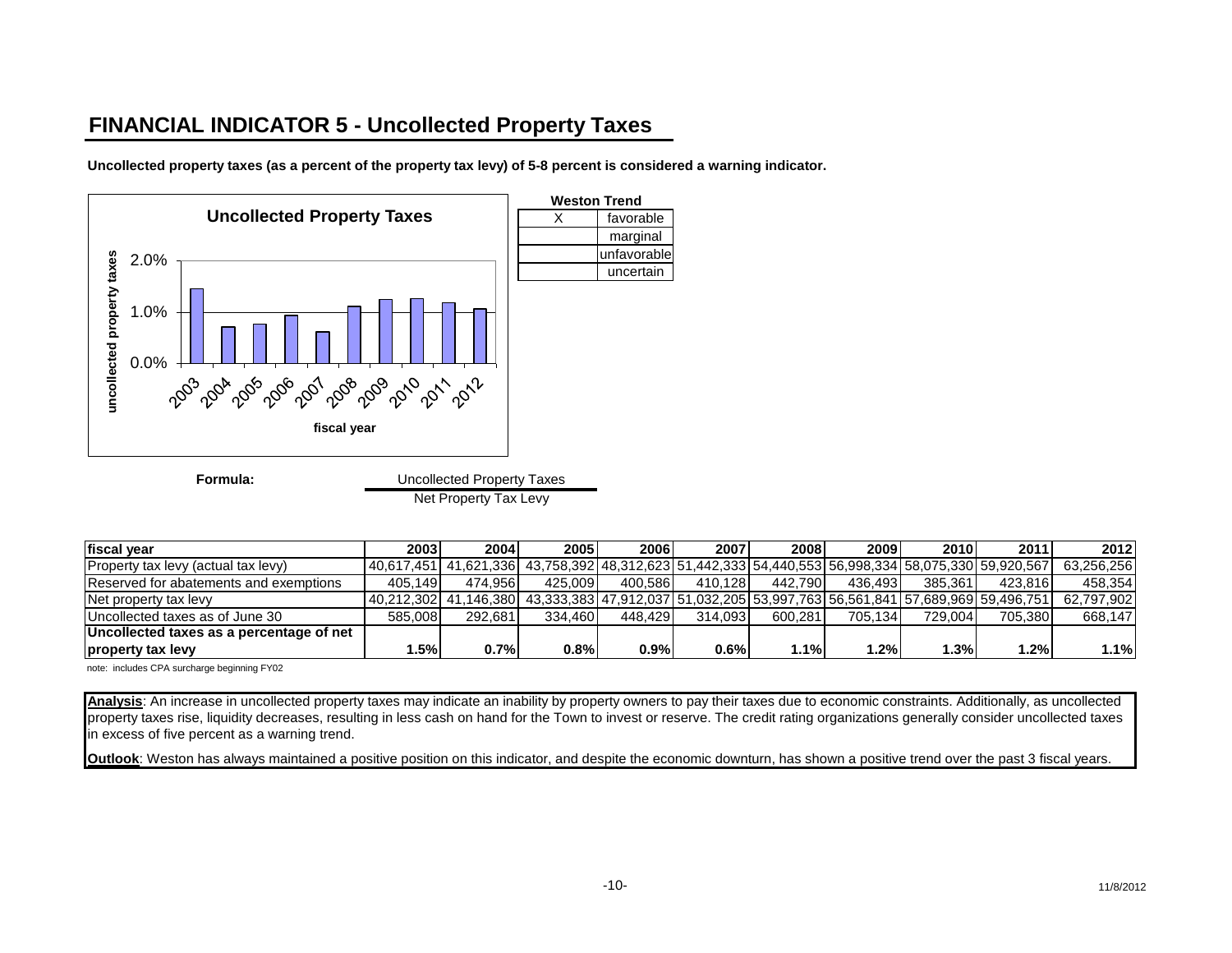### **FINANCIAL INDICATOR 6 - Expenditures per Household**

**Weston Trend Expenditures per Household**favorable per household expenditures **per household expenditures** X marginal 14,000 unfavorable uncertain 12,000 10,000 8,000 2003 2004 2005 2006 2007 2008 2009 2010 2011 2012 **fiscal year**

**Increasing net operating expenditures per household, in constant dollars, may be considered a warning indicator.**

**Formula:**

Net operating expenditures and transfers (constant dollars)

households

| fiscal year                                     | 2003                     | 2004      | <b>2005</b> | 2006                                                                                                          | 2007                     | 2008      | 2009                  | 2010      | 2011        | 2012       |
|-------------------------------------------------|--------------------------|-----------|-------------|---------------------------------------------------------------------------------------------------------------|--------------------------|-----------|-----------------------|-----------|-------------|------------|
| School department and Minuteman                 |                          |           |             | 24,123,175 23,657,832 24,583,640 25,852,075 26,883,365 28,769,078 30,204,852 31,885,479 32,121,705 33,079,818 |                          |           |                       |           |             |            |
| Unclassified (excluding exempt debt)            | 7.033.494                | 8.147.973 |             | 9,317,152 10,521,401 12,287,169 13,202,121 12,806,997 13,073,608 13,205,290 14,450,569                        |                          |           |                       |           |             |            |
| Administration and finance                      | .587,849                 | .564,259  | 1,694,366   | .664,113                                                                                                      | 1,913,342                | 2,002,027 | 2,074,517             | 2,105,468 | 2,117,420   | 2,280,792  |
| <b>Facilities Town-wide</b>                     | $\overline{\phantom{0}}$ | ۰         |             |                                                                                                               | $\overline{\phantom{0}}$ | 541.614   | 426.499               | 547.325   | 742.305     | 578,335    |
| Planning and land use                           | 273.352                  | 286.811   | 288.286     | 327.556                                                                                                       | 492.209                  | 535,740   | 542.515               | 646.049   | 619.286     | 663,402    |
| Public safety                                   | 4,628,689                | 4.774.386 | 4,892,682   | 5.060.450                                                                                                     | 5.490.445                | 5,582,497 | 5,745,552             | 5.874.526 | 6,201,927   | 5,976,349  |
| Public works (excl. water div., incl. snow)     | 2,911,743                | 2,830,700 | 3,107,194   | 2,850,656                                                                                                     | 2,867,011                | 3,162,058 | 3,147,745             | 3,316,572 | 3,272,007   | 3,534,068  |
| Health and human service (excl. BSA as of FY06) | 652,825                  | 689.603   | 737.715     | 454.793                                                                                                       | 431.296                  | 467.744   | 504.981               | 552.479   | 611.325     | 621,279    |
| Cultural and leisure                            | .546,560                 | .675,976  | 1,230,136   | .241,335                                                                                                      | l,423,416                | .455,012  | .528,665              | 1,637,756 | .642,244    | 643,800    |
| Net operating expenditures                      |                          |           |             | 42.757.687 43.627.540 45.851.171 47.972.379 51.788.253 55.717.891 56.982.323 59.639.263 60.533.509 62.828.412 |                          |           |                       |           |             |            |
| CPI-U, 2000 base year                           | 110.8                    | 114.0     | 118.6       | 122.9                                                                                                         | 123.9                    | 131.7     | 127.2                 | 128.9     | 133.3       | 134.5      |
| CPI-U, 2000 base, adj. constant dollars         | 90.2%                    | 87.7%     | 84.3%       | 81.4%                                                                                                         | 80.7%                    | 75.9%     | 78.6%                 | 77.6%     | 75.0%       | 74.4%      |
| Net operating expenditures (constant dollars)   |                          |           |             | 38,587,233 38,260,246 38,673,732 39,042,825 41,808,706 42,309,551                                             |                          |           | 44,799,808 46,270,361 |           | 145,401,371 | 46,727,366 |
| Households                                      | 3,466                    | 3,477     | 3,569       | 3,596                                                                                                         | 3,597                    | 3,589     | 3,595                 | 3,595     | 3,613       | 3,618      |
| <b>Net Operating Expenditures per Household</b> |                          |           |             |                                                                                                               |                          |           |                       |           |             |            |
| (constant dollars)                              | 11,133                   | 11,004    | 10,836      | 10,857                                                                                                        | 11,623                   | 11,789    | 12,462                | 12.871    | 12,566      | 12,915     |

Note: Beginning in FY04, Cultural and Leisure includes the Public Library and only the General Fund contribution for Recreation.

Note: Health and Human Services does not include Brook School Apartments beginning FY06, since it was made an enterprise fund.

Analysis: Increasing per household expenditures can indicate that the cost of providing service is increasing more rapidly than the Town's ability to pay, especially if spending is increasing faster than the residents' collective personal income. Increasing expenditures may also indicate that the demographics of the Town are changing, requiring increased spending in related services (i.e. Schools or Council on Aging services)*.* 

**Outlook**: Weston's increase in expenditures has largely been related to increasing costs for personnel and benefits, however, this trend was slowed by the Town's switch in FY10 to GIC provided health plans and a reduction in the overall level of salary increase. The increase in FY2012 is primarily due to the first significant appropriation (\$1.2) million) made to fund the Town's OPEB liability.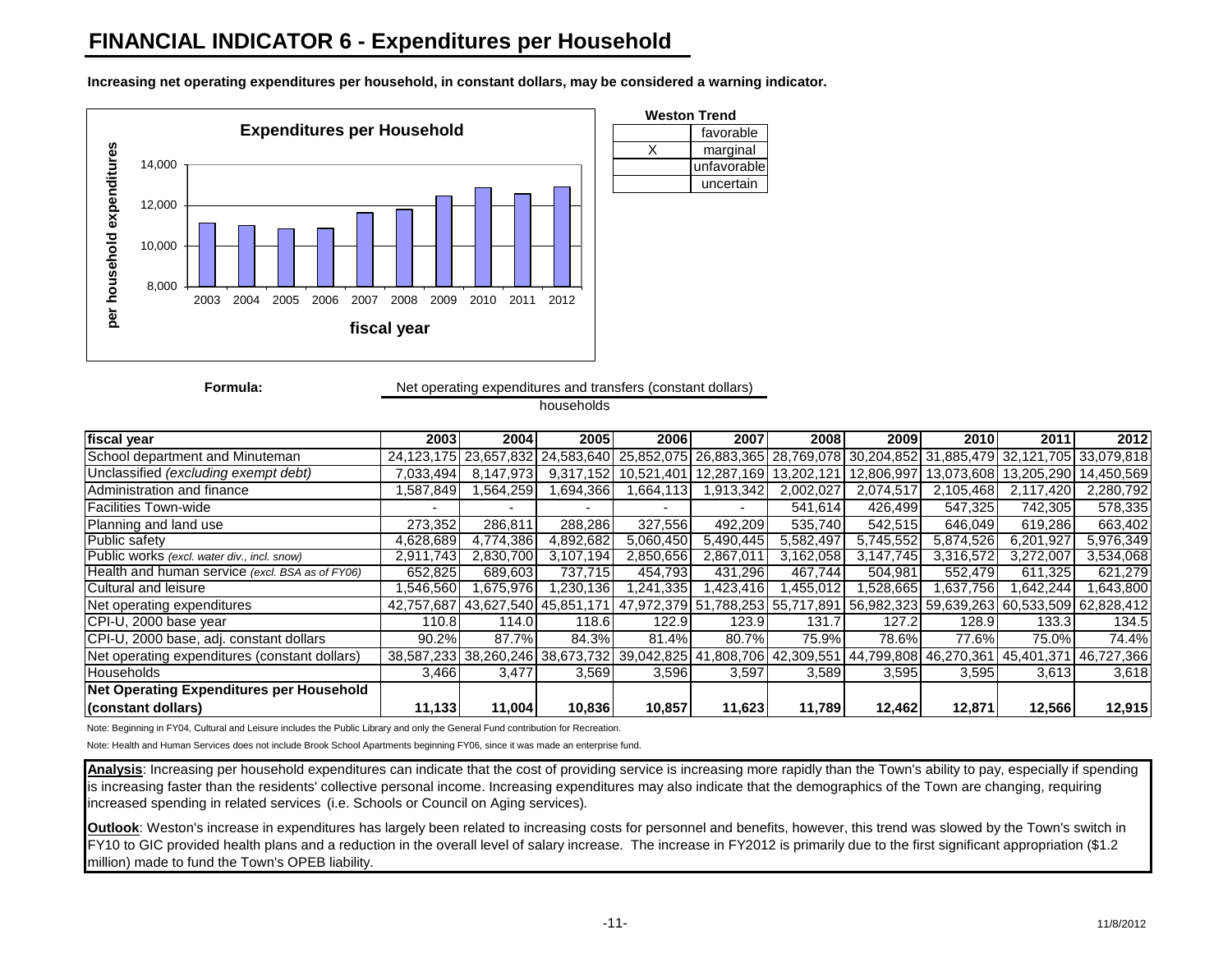## **FINANCIAL INDICATOR 7 - Salaries and Wages**

**Increasing personnel costs as a percentage of total spending is considered a warning indicator.**



**Formula:**

Salaries and wages

Net operating expenditures

| fiscal year                           | 2003   | 2004                                                                      | 2005    | <b>2006</b>      | 2007    | 2008    | 2009                                        | <b>2010</b> | 2011   | 2012   |
|---------------------------------------|--------|---------------------------------------------------------------------------|---------|------------------|---------|---------|---------------------------------------------|-------------|--------|--------|
| Net operating expenditures            |        | 142,757,687  43,627,540  45,851,171  47,972,379  51,788,253  55,717,891 → |         |                  |         |         | 56.982.323 59.639.263 60.533.509 62.828.412 |             |        |        |
| Less: Minuteman high school           | 67.952 | 31.817                                                                    | 52.3751 | 111.148 <b>L</b> | 151.166 | 73.2501 | 73.164                                      | 49.3381     | 49.889 | 74.819 |
| Net operating expenditures            |        | 42,689,735 43,595,723 45,798,796 47,861,231 51,637,087 55,644,641         |         |                  |         |         | 56,909,159 59,589,925 60,483,620 62,753,593 |             |        |        |
| General government and school wages   |        | 29,598,331 29,849,288 31,108,148 32,628,848 34,999,618 37,299,815         |         |                  |         |         | 39,382,480 41,101,146 41,452,090 40,784,630 |             |        |        |
| Salaries and wages as a percentage of |        |                                                                           |         |                  |         |         |                                             |             |        |        |
| operating expenditures                | 69.3%  | 68.5%                                                                     | 67.9%   | 68.2%            | 67.8%   | 67.0%   | 69.2%                                       | 69.0%       | 68.5%  | 65.0%  |

marginal unfavorable uncertain

**Analysis**: Increasing salaries and wages as a percent of operating expenditures may be an indicator of two trends: First, it may point to future pension and health insurance costs since both of these items are related to the number and compensation level of employees. Second, if salaries and wages as a percent of operating expenditures are increasing because the Town is reducing its expenditures on maintenance and capital outlay, it may be an indicator of deferred maintenance of the Town's infrastructure. The latter is less of a concern due to the creation of the Town-wide Facilities Department in FY07 with a corresponding increase in the budget for facilities maintenance and consistent expenditures for public works infrastructure improvements.

**Outlook**: Efforts to control the rate of salary increase, mainly through collective bargaining, were realized in 2011, with lower than usual increases negotiated in 2012 and 2013. The majority of the Town's collective bargaining agreements expire 6/30/13 and must be renegotiated.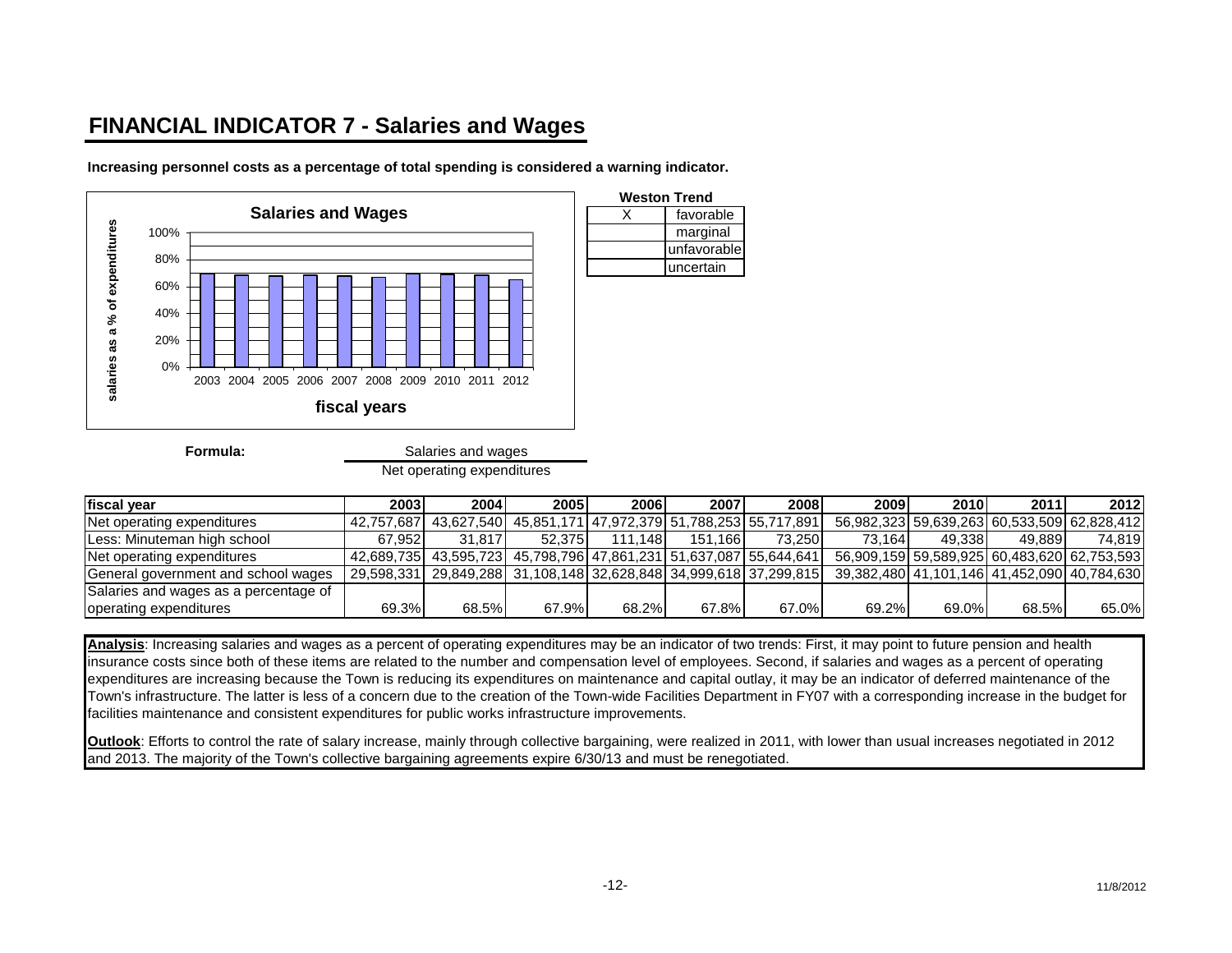## **FINANCIAL INDICATOR 8 - Employee Benefits**



**Increasing benefit costs as a percentage of wages and salaries is considered a warning indicator.**

| wages and salaries |  |
|--------------------|--|

| 20031      | 2004 l       | 2005 I     |                                       | 2007       | 20081                                                                                    |                                   |            | 2011                                                               | 2012                                  |
|------------|--------------|------------|---------------------------------------|------------|------------------------------------------------------------------------------------------|-----------------------------------|------------|--------------------------------------------------------------------|---------------------------------------|
| 6.376.715  |              | 8.472.737  |                                       | 1.038.441  | .966.324                                                                                 |                                   |            | 11.891.488                                                         | 12.395.626                            |
| 8.590.232  | 8.747.549    | 8.934.051  |                                       |            | 10.438.788                                                                               |                                   |            | 11.330.101                                                         | 10.404.715                            |
| 21.008.099 |              | 22.174.097 |                                       |            | 26.861.027                                                                               | 28.271.126                        | 29.815.441 | 30.121.990                                                         | 30.379.915                            |
| 29.598.331 |              |            |                                       |            | 37.299.815                                                                               |                                   |            | 41.452.090                                                         | 40.784.630                            |
|            |              |            |                                       |            |                                                                                          |                                   |            |                                                                    |                                       |
| 21.5%      | <b>24.8%</b> | 27.2%l     |                                       |            | 32.1%                                                                                    | <b>29.5%</b>                      |            | 28.7%                                                              | 30.4%                                 |
|            |              |            | 7.395.434<br>21.101.739<br>29.849.288 | 31.108.148 | <b>2006</b><br>9.736.482<br>8.941.273<br>23.687.575<br>24.819.475<br>32.628.848<br>29.8% | 10.180.143<br>34.999.618<br>31.5% |            | 2010 <br>2009 l<br>11,633,801<br>11.111.355<br>39.382.480<br>26.0% | 10.688.623<br>1.285.704<br>41.101.146 |

favorable

unfavorable uncertain

X marginal

**Weston Trend**

Analysis: Fringe benefits represent a significant share of the Town's operating costs, and this analysis understates certain fringe benefits such as sick leave buy back liabilities and postemployment benefits. Starting in 2010, Town employees and retirees enrolled in the state-run Group Insurance Commission (GIC) health insurance programs. The change to the GIC program resulted in more substantial savings to the Town in 2010, and a slowing rate of increase in subsequent years.

**Outlook**: As more municipalities in eastern Massachusetts join the GIC, premium costs may rise due to more people using higher cost Boston area medical providers; however, the GIC is taking steps to offer lower cost plans with more limited benefits. The Town's 6 year contract with the GIC expires 6/30/15. Whether or not we stay in the GIC and under what terms (i.e. change in premium contribution split) is subject to the collective bargaining process.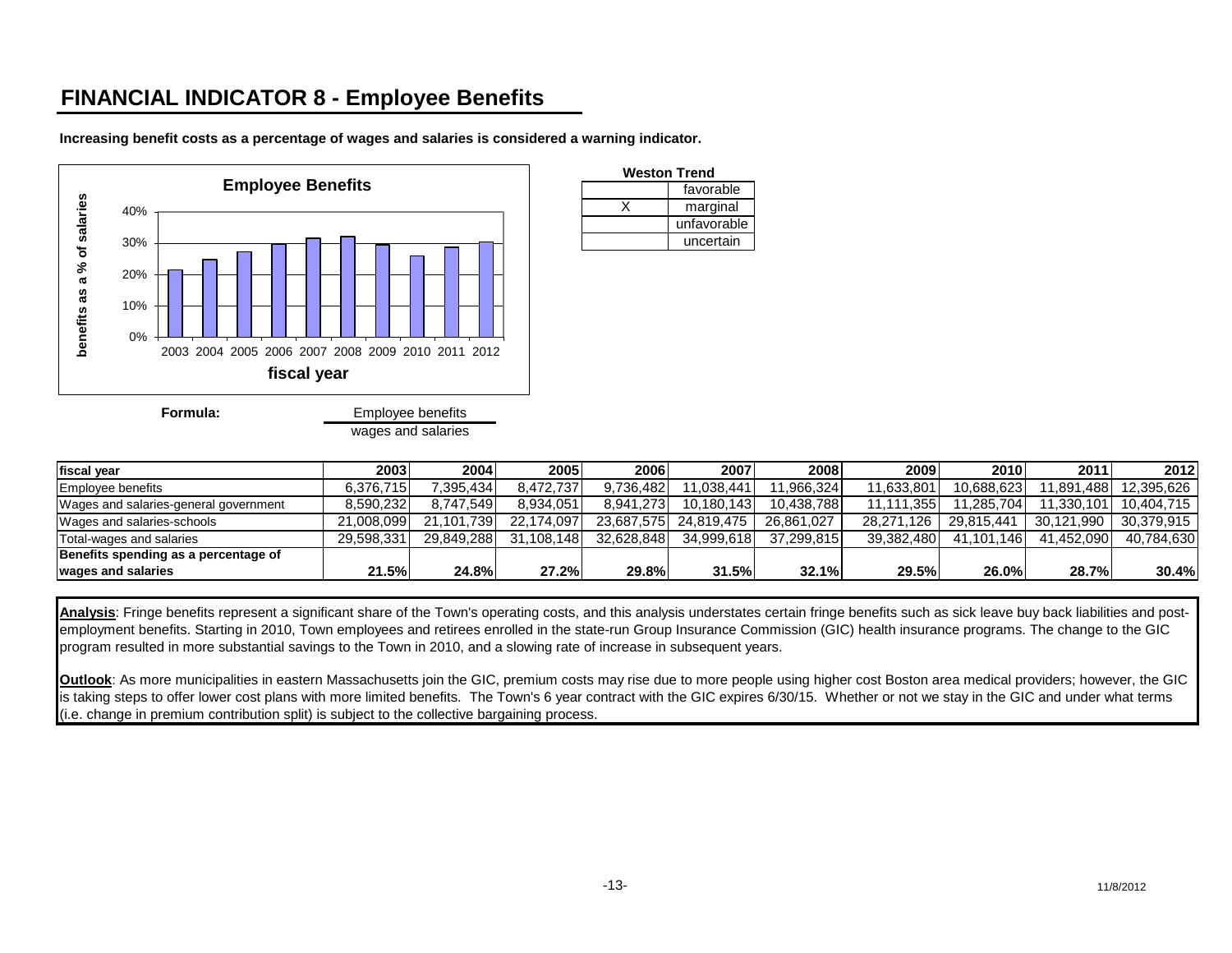# **FINANCIAL INDICATOR 9 - Unfunded Liabilities (Sick/Vacation Leave)**



**Increasing unfunded liabilities per municipal employee is considered a warning indicator.**

| Weston Trend |  |  |  |  |  |  |
|--------------|--|--|--|--|--|--|
| favorable    |  |  |  |  |  |  |
| marginal     |  |  |  |  |  |  |
| unfavorable  |  |  |  |  |  |  |
| uncertain    |  |  |  |  |  |  |
|              |  |  |  |  |  |  |

**Formula:** accrued sick/vacation leave

| number of employees |
|---------------------|
|---------------------|

| fiscal year                                   | 2007      | 2008      | 2009      | 2010      | 2011      | 2012*     |
|-----------------------------------------------|-----------|-----------|-----------|-----------|-----------|-----------|
| Unfunded sick and vacation leave (per audit)  | 2,089,685 | 2,107,386 | 2,091,441 | 2,047,400 | ,994,554  | 2,149,802 |
| Amount funded (compensated absence fund bal.) | 183,359   | 108.783   | 140,951   | 153,686   | 183.964   | 259,180   |
| Net unfunded liability                        | ,906,326  | 1,998,603 | ,950,490  | ,893,714  | 1,810,590 | 1,890,622 |
| Number of eligible employees                  | 1771      | 181       | 177.      | 177       | 177       | 178       |
| Accrued unfunded sick/vacation liability per  |           |           |           |           |           |           |
| employee                                      | 10,770    | 11,042    | 11,020    | 10,699    | 10.229    | 10,621    |

*\*unaudited*

**Analysis**: The Town allows municipal and some school employees to accumulate a portion of unused sick leave to be paid upon retirement or resignation after 12 years of service. Vacation accrual is limited, and by law must also be paid.

**Outlook**: Through the establishment of a reserve fund, a small portion of this liability has been funded. An effort has now begun to limit or eliminate the payment for unused sick leave in order to reduce the potential liability, however in order to apply it to most employees, it is subject to the collective bargaining process.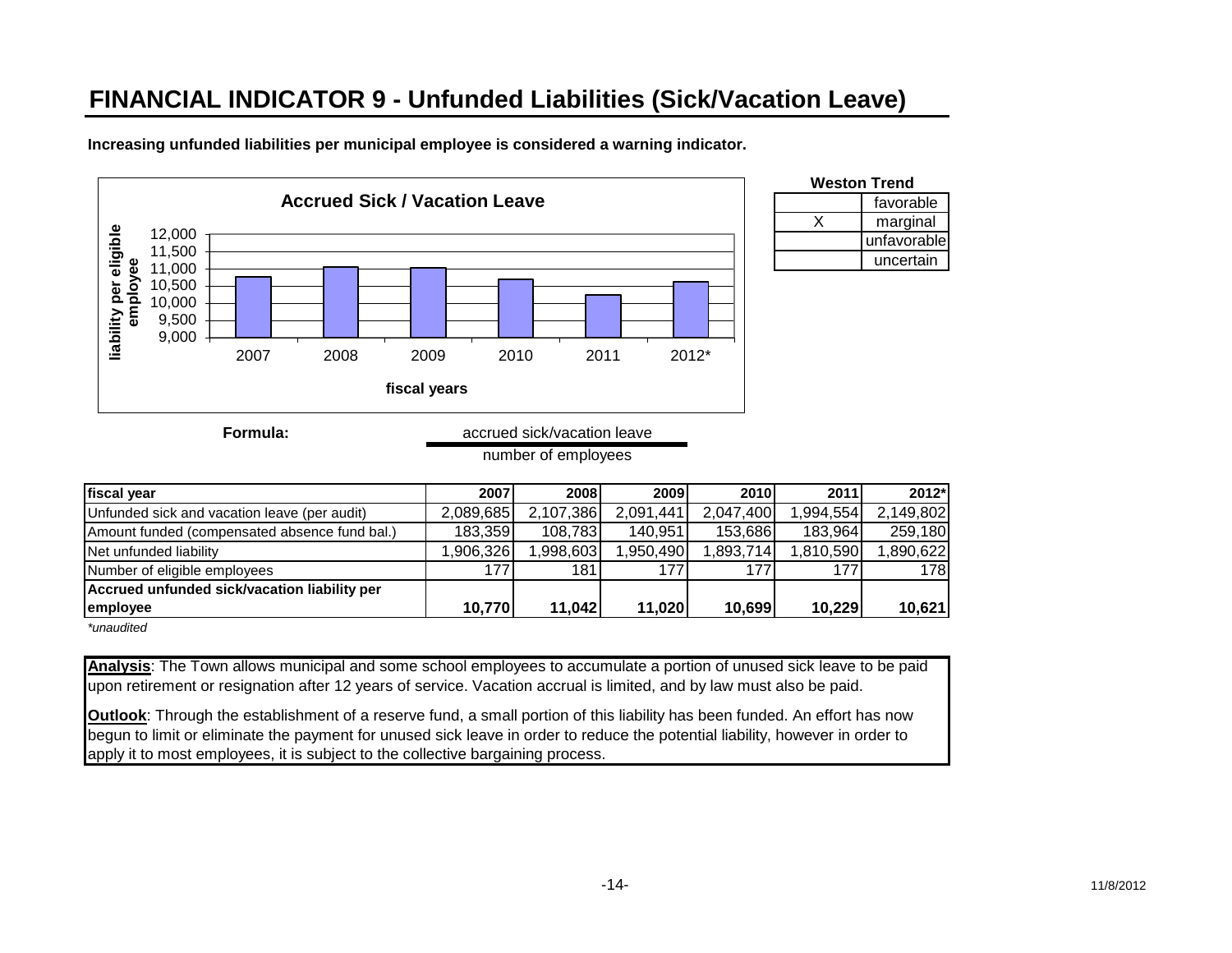## **FINANCIAL INDICATOR 10 - Pension Liability**

**An unfunded pension liability or increase in the unfunded liability is considered a warning indicator.**



**Formula:**

pension assets

pension liability

| <b>Icalendar vear</b>     | 2000l | 2002  | 2004                                                                    | 2006  | 2008  | 2010                  |
|---------------------------|-------|-------|-------------------------------------------------------------------------|-------|-------|-----------------------|
| <b>IPension assets*</b>   |       |       | 23,987,645  23,079,156  23,709,310   24,953,073  31,001,714  31,583,111 |       |       |                       |
| <b>IPension liability</b> |       |       | 38.079.848 40.999.698 47.936.250 55.649.871                             |       |       | 63.518.002 75.443.253 |
| IPercent funded           | 63.0% | 56.3% | 49.5%                                                                   | 44.8% | 48.8% | 41.9%                 |

\*assets are prorated by community based on the entire Middlesex Retirement System and do not reflect Weston's actual contributions

**Analysis**: Weston is a member of the Middlesex Retirement System (MRS), a regional system which pools and manages the pension system assets. The assets are derived from the employee and employer (town) contributions. The MRS also manages the payment of retirement benefits, in accordance with State law, for all retirees of the system. A previous 1988 law change required the retirement liability to be fully funded by 2028. The Municipal Relief Bill, Ch. 188 of the Acts of 2010 provides the option to extend that to June 30, 2040, and MRS has since decided to extend the funding schedule to June 30, 2035. Many retirement systems in Massachusetts made substantial progress in reaching this requirement during the strong stock market period of the mid to late 1990's, but the MRS, was less successful, choosing instead to reduce employer contributions rather than fund the liability. When implementing Weston's reserve policy, it was determined that no additional amount beyond what is assessed by MRS should be set aside. In FY10, the MRS assessment decreased unexpectedly due to a five-year smoothing used to calculate assessments. In order to be prepared for an unexpected increase in the future, the FY10 and FY11 budgets included \$200,000 each year for a pension reserve. Assets are managed by PRIT.

**Outlook**: The actuarial study as of 1/1/10 (and revised on 6/3/11) shows that the pension liability has followed a consistent pattern of growth, while the pension assets were virtually stagnant due to economic downturn and limited growth on investments. We are currently awaiting the 2012 actuarial report for updated information.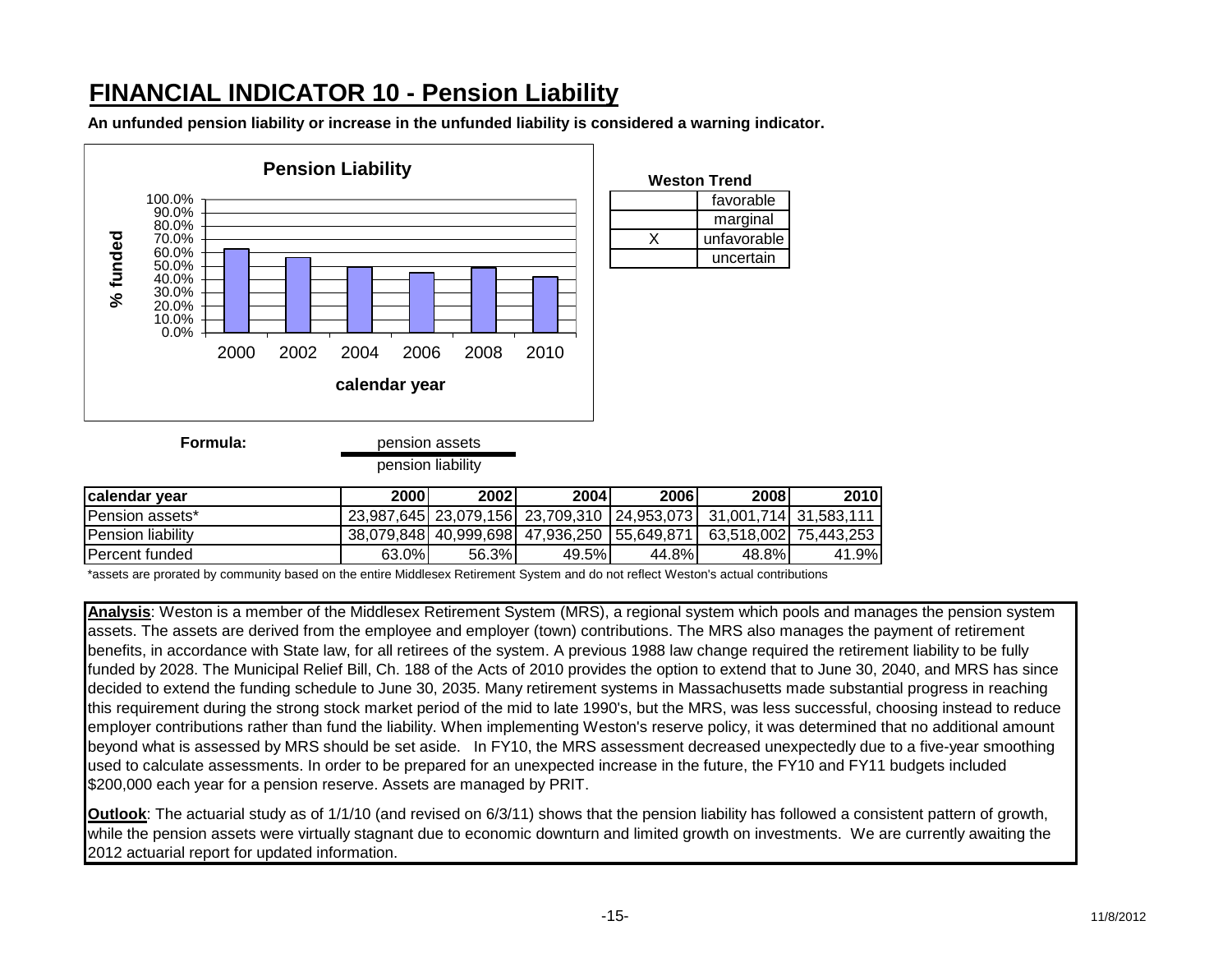## **FINANCIAL INDICATOR 11 - OPEB Liability (Retiree Health Insurance)**

**An unfunded liability for post employment benefits or increase in the unfunded liability is considered a warning indicator.**



**Formula:**

OPEB trust fund balance + Actual contributions

Annual Required Contribution

| fiscal year                             | <b>2008</b> | 2009      | <b>2010</b> | 2011      | <b>2012</b> | $2013*$   |
|-----------------------------------------|-------------|-----------|-------------|-----------|-------------|-----------|
| <b>OPEB</b> trust fund balance          | 60.000      | 103,800   | 156,820     | 217.792   | 3.510.050   | 4.867.924 |
| Contribution to OPEB Trust Fund         | 30,000      | 40,000    | 50,000      | 60.000    | 3,286,313   | 1,356,000 |
| Pay As You Go - Retiree Health Payments | 2.407.843   | 2,694,219 | 1,873,202   | 2.000.171 | 2,163,847   | 2,481,348 |
| Annual required contribution (ARC)**    | 5.449.403   | 5.729.664 | 3.466.896   | 3,628,626 | 3,846,696   | 3,914,600 |
| Percent of ARC funded                   | 44.7%       | 47.7%l    | 55.5%I      | 56.8%     | 141.7%      | 98.0%     |

*\*As of August, 2012 bank statements*

*\*\*Normal cost + 30 years amortization of unfunded actuarial accrued liability*

**Analysis**: Beginning in fiscal year 2007, Weston was required to report its liability for post employment benefits (retiree health insurance) on its audited financial statements. A fiscal year 2011 updated actuarial study determined the long-term liability to be approximately \$69 million. There is currently no legal requirement to fund this liability; however, there may be in the future, and financial prudence dictates that efforts should be made to address the OPEB liability.

**Outlook**: Beginning in fiscal year 2012, a significant effort has been made to fund the long-term liability. The FY12 contribution was comprised of approximately \$2 million being transferred from the Town's health insurance trust fund and an appropriation of \$1,219,000. In FY13 the appropriation was increased to \$1,356,000, and an additional amount of \$250,000 will be requested at the special town meeting.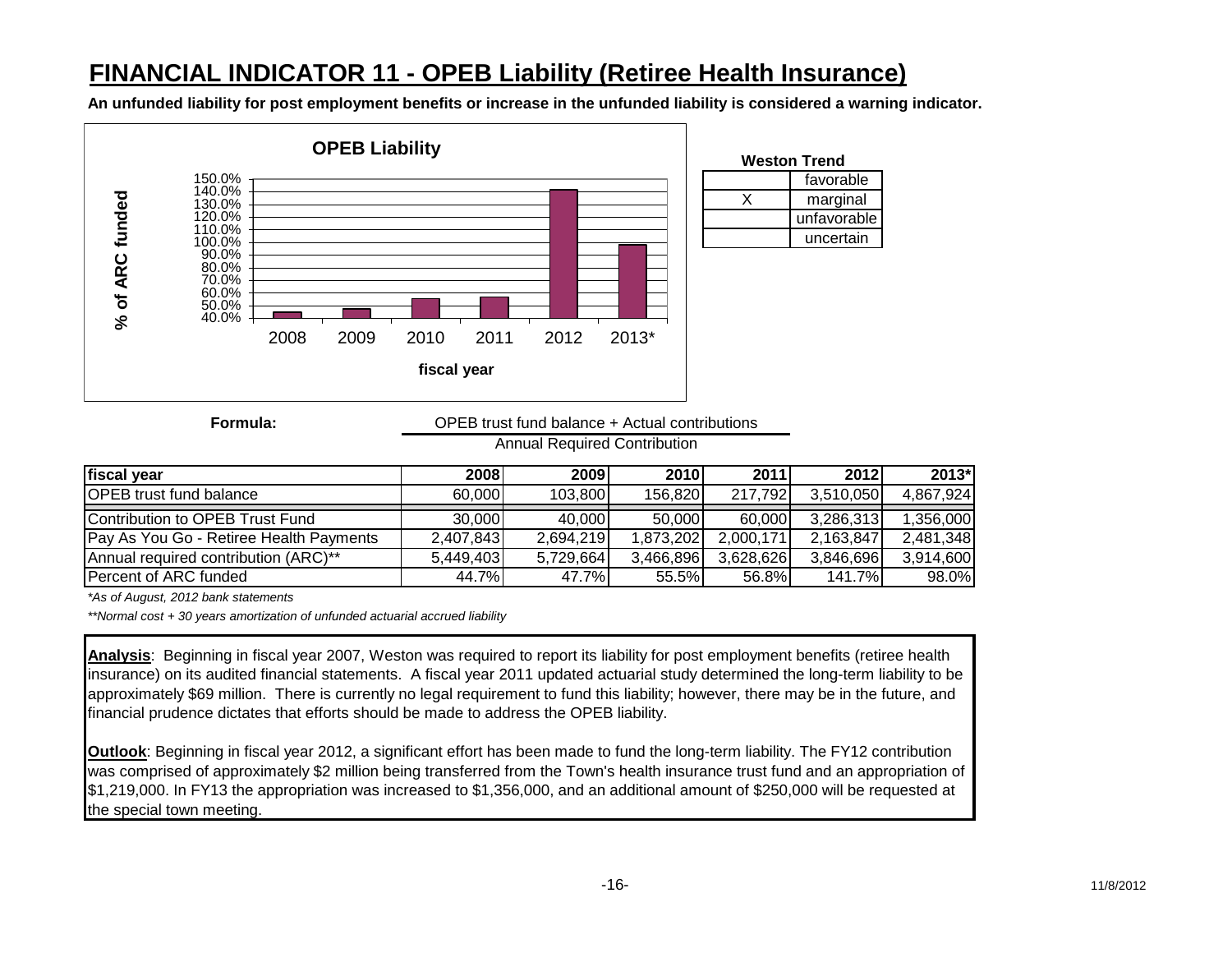### **FINANCIAL INDICATOR 12 - Debt Service**

**Debt Service per Operating Revenues Debt Service per Household**

**Debt service exceeding 15 percent of operating revenues is considered a warning indicator by the credit rating organizations.**



operating revenues/household

| fiscal vear                             | 2003       | 2004       | 2005       | <b>2006</b> | 2007       | 2008       | 2009      | <b>2010</b> | 2011                                        | 2012     |
|-----------------------------------------|------------|------------|------------|-------------|------------|------------|-----------|-------------|---------------------------------------------|----------|
| <b>Exempt debt service (net of SBA)</b> | 5.556.443  | 5.599.897  | 5.664.033  | 5.929.773   | 6.378.930  | 7,391,436  | 421.531.7 | 7,205,902   | 6.810.118                                   | .410,596 |
| Non exempt debt service                 | 127.595    | 121.444    | 167.376    | 79.458      | 41.765     | 62,806     | 71.752    | 63.181      | 51.317                                      | 48,283   |
| Total debt service                      | 5.684.038  | 5.721.341  | 5.831.409  | 6.009.231   | 6,420,695  | .454.242   | 7,493,283 | 7.269.083   | 6.861.435                                   | 458.879  |
| Gross operating revenues/transfers      | 51.553.335 | 51.727.843 | 54.447.205 | 59.714.178  | 63.781.914 | 68.327.434 |           |             | 70,220,100 70,641,472 73,117,964 74,742,471 |          |
| <b>Households</b>                       | 3.466      | 3.477      | 3.569      | 3.596       | 3.597      | 3,589      | 3.595     | 3.595       | 3,613                                       | 3,618    |
| Debt service as a % of gross oper. rev. | 11.03%     | 11.06%     | 10.71%     | 10.06%      | 10.07%     | 10.91%     | 10.67%    | 10.29%      | 9.38%                                       | 9.98%    |
| Debt service per household              | .640       | .645       | 1,634      | 711.6       | ,785       | 2,077      | 2,084     | 2,022       | 1,899                                       | 2,062    |

**Analysis**: Though Weston's debt service is increasing due to the effort in the last 10-15 years to address deferred maintenance of municipal and school buildings, nearly all of the debt is exempt from the limits of Proposition 2 1/2. As such, this fixed cost does not place a demand on the Town's operating budget. It does, however, mean that the portion of total property taxes funding debt will remain significant for a number of years. The best way to keep these indicators below warning levels is to time new debt service for proposed capital projects with retiring debt, which the Town has been careful to do*.* Acknowledging the growing importance of monitoring debt, a formal Debt Policy was adopted in FY07.

**Outlook**: The Finance Committee has been monitoring this indicator and has reported the status at each town meeting proposing any significant new debt. Debt service per household is expected to peak in FY16, taking into account the projected cost of replacing the Police Station, which is the last major building project for the forseeable future.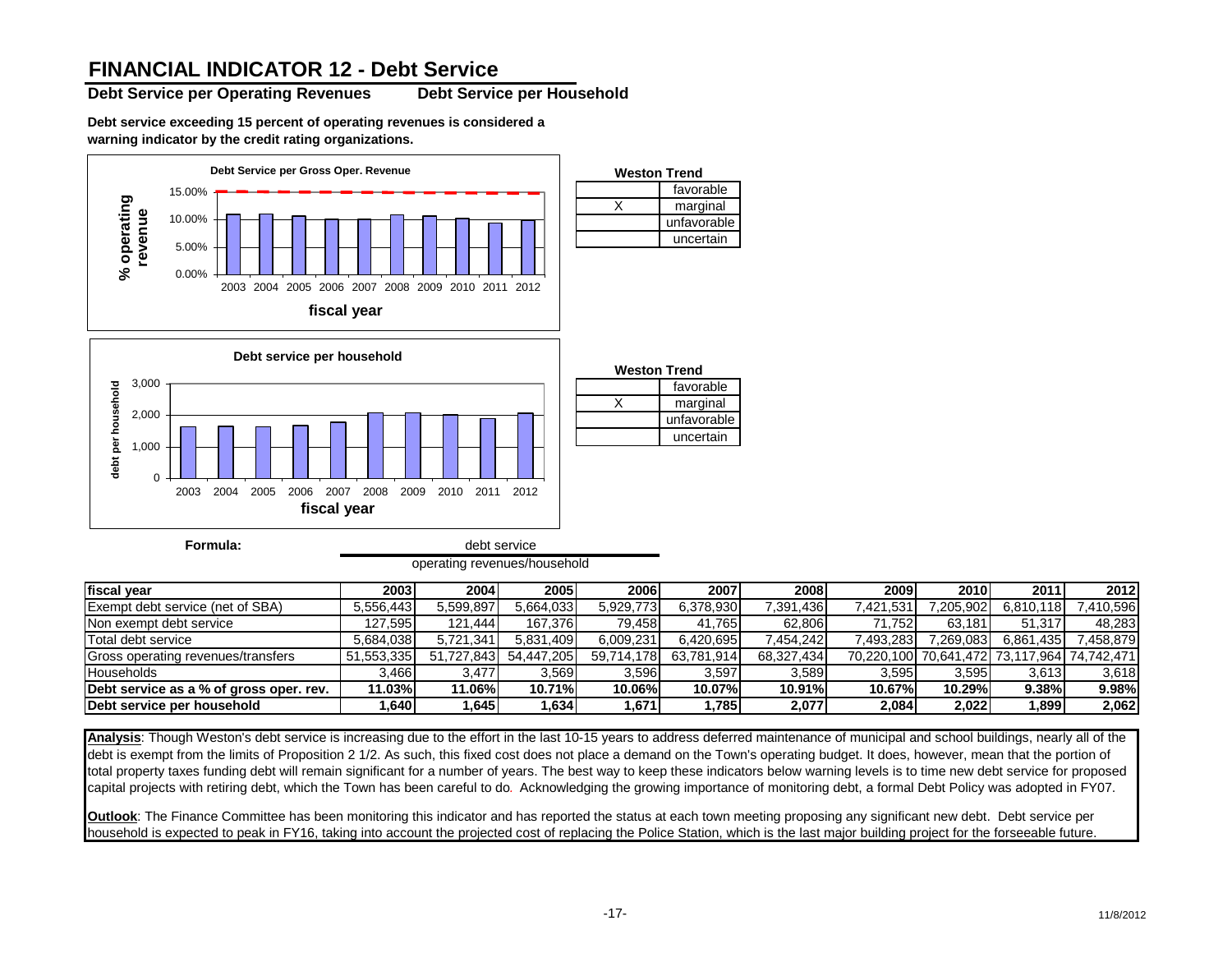### **FINANCIAL INDICATOR 13 - Long Term Debt**

**Overall debt exceeding 10 percent of assessed valuation is considered a warning indicator by the credit rating organizations. Overall debt exceeding 15 percent of per capita income is considered a warning indicator by the credit rating organizations.**



**Formula: assessed valuation or per capita income** 

| fiscal vear                                  | 2003          | 2004          | 2005          | 2006       | 2007       | 2008       | 2009       | 2010                                                                                              | 2011       | 2012       |
|----------------------------------------------|---------------|---------------|---------------|------------|------------|------------|------------|---------------------------------------------------------------------------------------------------|------------|------------|
| outstanding long term debt                   | 52.252.851    | 52.996.864    | 55,662,132    | 66.264.398 | 67.291.665 | 64.314.932 | 58.214.199 | 57.744.457                                                                                        | 67.690.004 | 62,474,332 |
| assessed valuation                           | 3,898,855,500 | 4,304,171,200 | 4,625,622,800 |            |            |            |            | 4,855,540,000 5,013,872,600 5,102,207,400 5,172,262,600 5,232,011,700 5,260,804,800 5,223,472,800 |            |            |
| per capita income est. (U.S. Census & IRS)   | 101.729       | 101.729       | 101.729       | 101.729    | 101.729    | 249.951    | 249.951    | 249.951                                                                                           | 249.951    | 249,951    |
|                                              |               |               |               |            |            |            |            |                                                                                                   |            |            |
| Long term debt as a % of assessed valuation  | .34%          | .23%          | $1.20\%$      | l.36%      | $.34\%$    | .26%       | .13%       | .10%                                                                                              | 1.29%      | 1.20%      |
| Long term debt per capita as a % of personal |               |               |               |            |            |            |            |                                                                                                   |            |            |
| income per capita*                           | 4.59%         | 4.69%         | 4.93%         | 5.92%      | 6.08%      | 2.30%      | 2.09%      | 2.00%                                                                                             | 2.36%      | 2.15%      |

**Weston Trend** X favorable

**Weston Trend** X favorable

marginal unfavorable uncertain

marginal unfavorable uncertain

Analysis: These financial indicators are evaluated by the credit rating organizations because they are measures of both a community's debt burden as well as its level of effort in investing in its capital facilities. On both measures, Weston has a strong profile, and positive outlook. Starting in 2008, this analysis uses a per capita income provided by Department of Revenue, which more accurately portrays the financial outlook in the Town and accounts for the significant drop in long term debt as a percent of per capita income.

**Outlook**: Outstanding long term debt is expected to peak in FY15 at approximately \$99 million when bonds have been issued for all of the previously approved and currently anticipated (including the Police Station) capital projects approved by the Town. Even in this peak year, the long term debt as a percent of assessed value will be under 2% and the longer term debt as a percent of per capita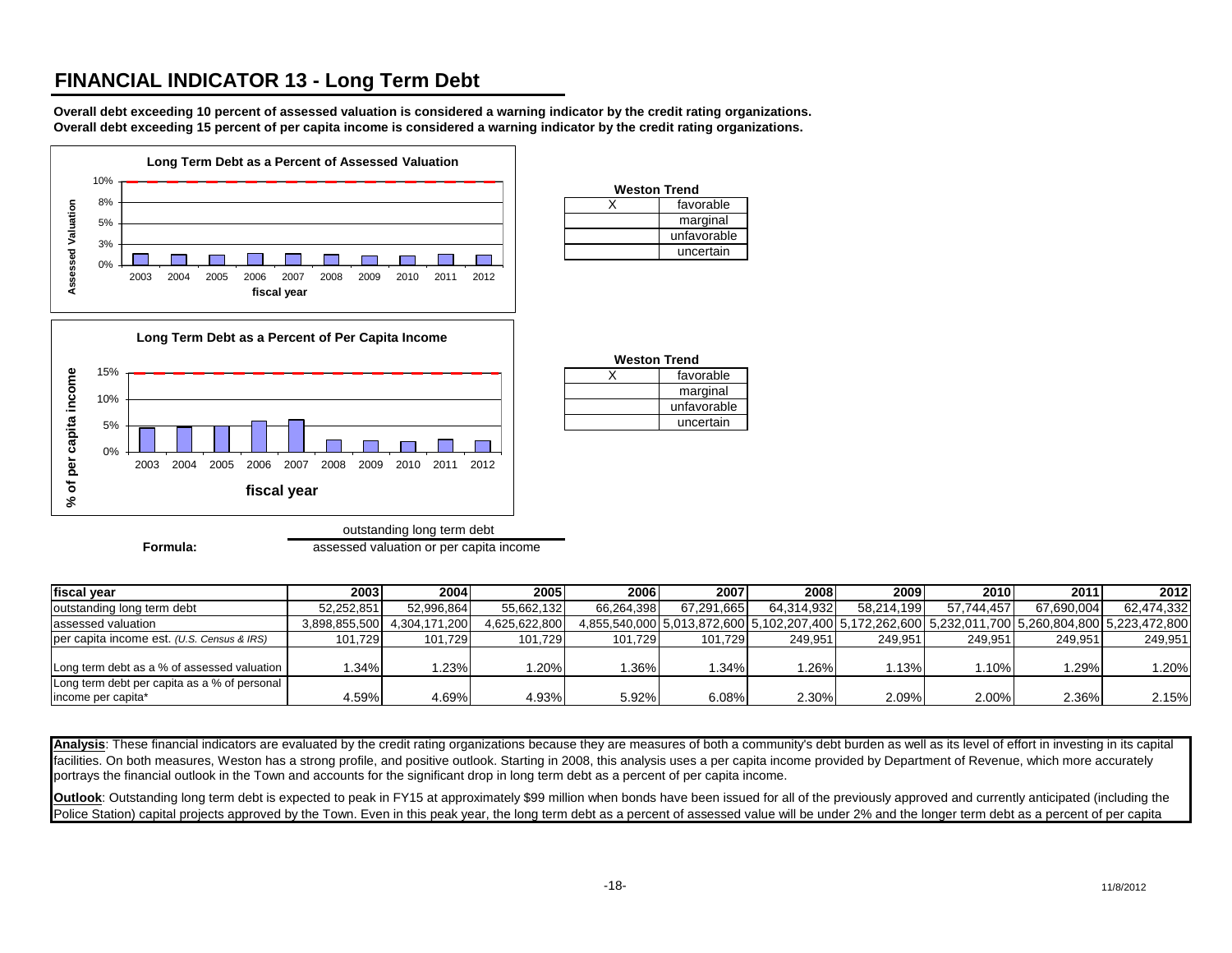## **FINANCIAL INDICATOR 14 - Reserves/Fund Balance**

**Declining reserves as a percentage of operating revenues is considered a warning indicator. The Government Finance Officers Association recommends that undesignated fund balance be 5-15 percent of** 



| <b>Weston Trend</b> |             |  |  |  |  |  |  |
|---------------------|-------------|--|--|--|--|--|--|
|                     | favorable   |  |  |  |  |  |  |
|                     | marginal    |  |  |  |  |  |  |
|                     | unfavorable |  |  |  |  |  |  |
|                     | uncertain   |  |  |  |  |  |  |

**Formula:**

Undesignated Fund Balance

Operating Revenues

| fiscal year                           | 2004       | 2005       | 2006       | 2007       | 2008       | 2009       | 2010       | 2011      | 2012 Proj.            |
|---------------------------------------|------------|------------|------------|------------|------------|------------|------------|-----------|-----------------------|
| Undesignated fund balance (audit)     | 2,500,970  | 1,264,980  | 2,772,800  | 3,604,523  | 3,407,326  | 3,741,518  | 5,624,582  | 4,465,672 | 5,072,857             |
| Und. fund bal. (incl. adj. free cash) | ,467,051   | 1,248,088  | 2,366,638  | 2,469,546  | 3,153,673  | 2,948,558  | 4,255,473  | 3,463,758 | 4,079,302             |
| Stabilization fund                    | 12.160     | 12.421     | 116,975    | 512,421    | 825,092    | 1,132,577  | 1,404,907  | 695,880.  | .975.743              |
| <b>Other Reserves</b>                 | 140,931    | 391,691    | 516.007    | 391.740    | 470,650    | 942,477    | 1,256,397  | 556,022   | 1,977,335             |
| Net operating revenues                | 46,127,946 | 48,783,172 | 53,784,405 | 57,402,984 | 60,863,735 | 62,828,664 | 63,435,564 |           | 66,307,846 67,331,875 |
| Undesignated fund balance as a %      |            |            |            |            |            |            |            |           |                       |
| of net operating revenues*            | 5.1%       | 2.4%       | 4.8%       | 5.9%       | 5.4%       | 5.9%       | 8.5%       | 6.6%      | 7.4%                  |
| Free cash + Stabilization fund +      |            |            |            |            |            |            |            |           |                       |
| <b>Other Reserves as a % of net</b>   |            |            |            |            |            |            |            |           |                       |
| operating revenue*                    | 3.3%       | 3.1%       | 5.2%       | 5.5%       | 7.1%       | 7.9%       | 10.4%      | 10.0%     | 11.6%                 |

 *\* Calculated on net revenue in next FY*

**Anaylsis**: Undesignated Fund Balance and Free Cash are two similar measures of the Town's reserves. The first figure is from the Town's audited balance sheet while the latter is certified by the Department of Revenue. Reserves are one measure of the Town's ability to withstand financial emergencies and changes in the economy. It has been the Town's practice to appropriate 75 percent or more of its free cash balance each year for operating budget purposes, leaving little as a true reserve. Instead, the Town has made a concerted effort since FY06 to create and add to a Stabilization Fund and a variety of other targeted reserves. Since then, even during the economic downturn, the Town has made steady progress toward meeting the Government Finance Officers Association's recommendation that reserves be 5 - 15% of operating revenues. "Other Reserves" are comprised of the reserve accounts called for in the 2006 Reserve Policy, including contingency accounts for employee benefits, facilities maintenance, overlay for abatements and the Finance Committee Reserve Fund.

**Outlook**: Reserve targets need to be updated over time to keep up with growing net operating revenues.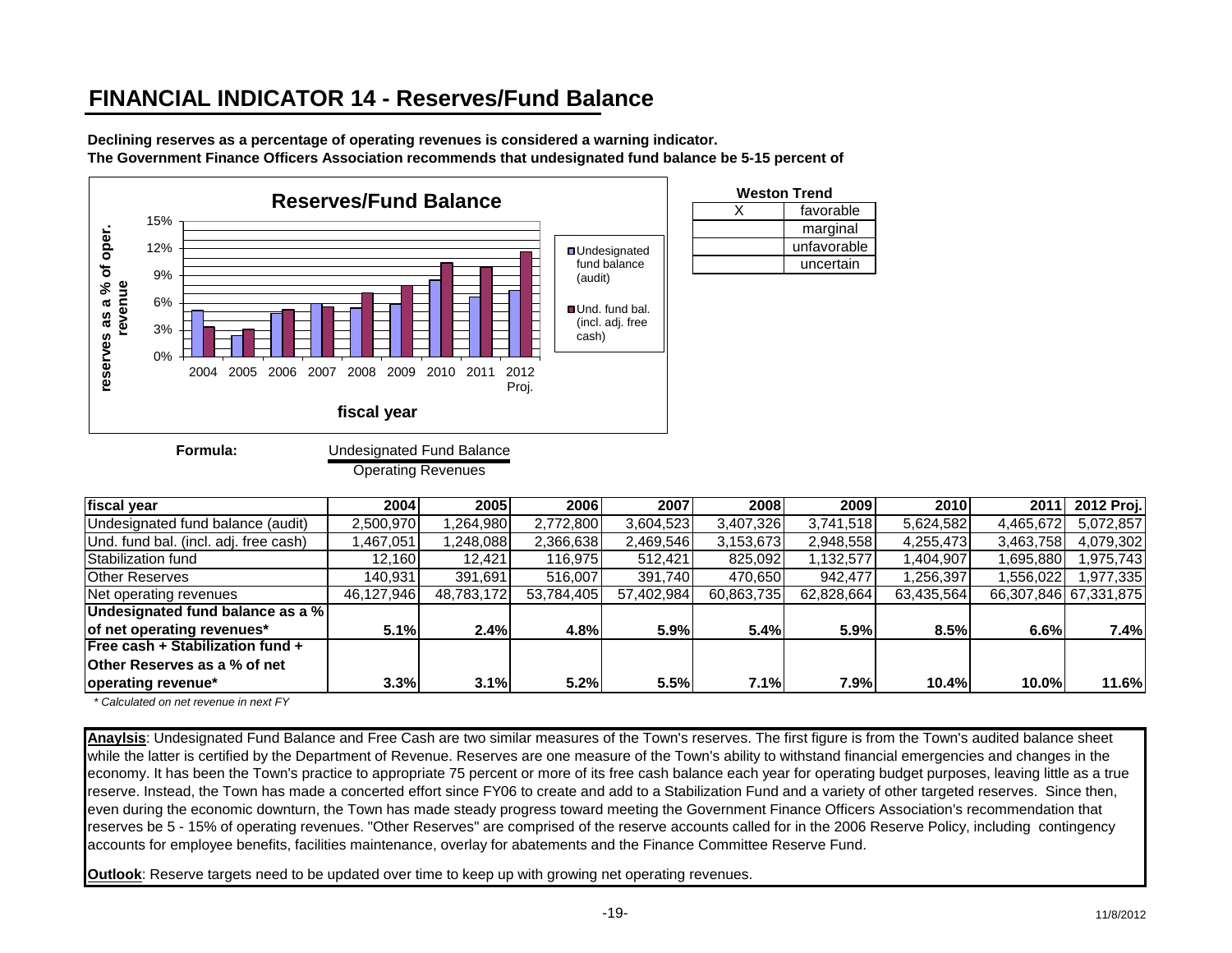# **FINANCIAL INDICATOR 15 - Population**



**Rapid changes in population which may affect service levels may be considered a warning indicator.**

| <b>Weston Trend</b> |             |  |  |  |  |  |
|---------------------|-------------|--|--|--|--|--|
|                     | favorable   |  |  |  |  |  |
|                     | marginal    |  |  |  |  |  |
|                     | unfavorable |  |  |  |  |  |
|                     | uncertain   |  |  |  |  |  |

**Formula:** *(shown in table and graph) (shown in table only)*

Population by age group Number of public school students

| year                              | 2000*  | 2005   | 2006   | 2007   | 2008   | 2009   | 2010   | 2011   | 2012   |
|-----------------------------------|--------|--------|--------|--------|--------|--------|--------|--------|--------|
| 0-17 years old                    | 3,532  | 3,071  | 3,048  | 2,941  | 3,015  | 2,971  | 3,000  | 2,954  | 2,945  |
| 18 - 34 years old                 | .084   | .449   | 1,470  | 1,501  | 1,651  | 1,733  | 1,892  | 1,883  | 1,968  |
| 35 - 59 years old                 | 4,390  | 4,106  | 4,003  | 3,935  | 3,959  | 3,858  | 3,933  | 3,911  | 3,928  |
| 60 years and older                | 2,463  | 2,456  | 2,473  | 2,496  | 2,572  | 2,604  | 2,702  | 2,723  | 2,763  |
| <b>unknown</b>                    |        |        |        |        |        |        |        |        |        |
| <b>Total</b>                      | 11,469 | 11,089 | 10,999 | 10,875 | 11,198 | 11,166 | 11,534 | 11,478 | 11,608 |
| students in Weston public schools | 2,220  | 2,358  | 2,355  | 2,395  | 2,416  | 2,349  | 2,332  | 2,304  | 2,322  |

*\* 2000 is U.S. census data with 5-19 and 20-34 ranges*

**Analysis**: Weston's 2012 population represents a new high since 2000, though not a drastic increase over 2010. The school-aged population of the Town has been relatively stable, while the student population for Weston's public schools rose for the first time since a gradual decrease of more than 100 students between 2008 and 2011. A decrease in students can reduce expenditures, but it may also reduce the many intergovernmental revenues and grants that are distributed according to population.That impact has been minimal since the Town does not rely heavily on State or Federal funding.

-20- 11/8/2012 **Outlook**: As the baby boomers age, the population of residents 60 years of age and older has steadily increased, creating additional demand for Council on Aging services.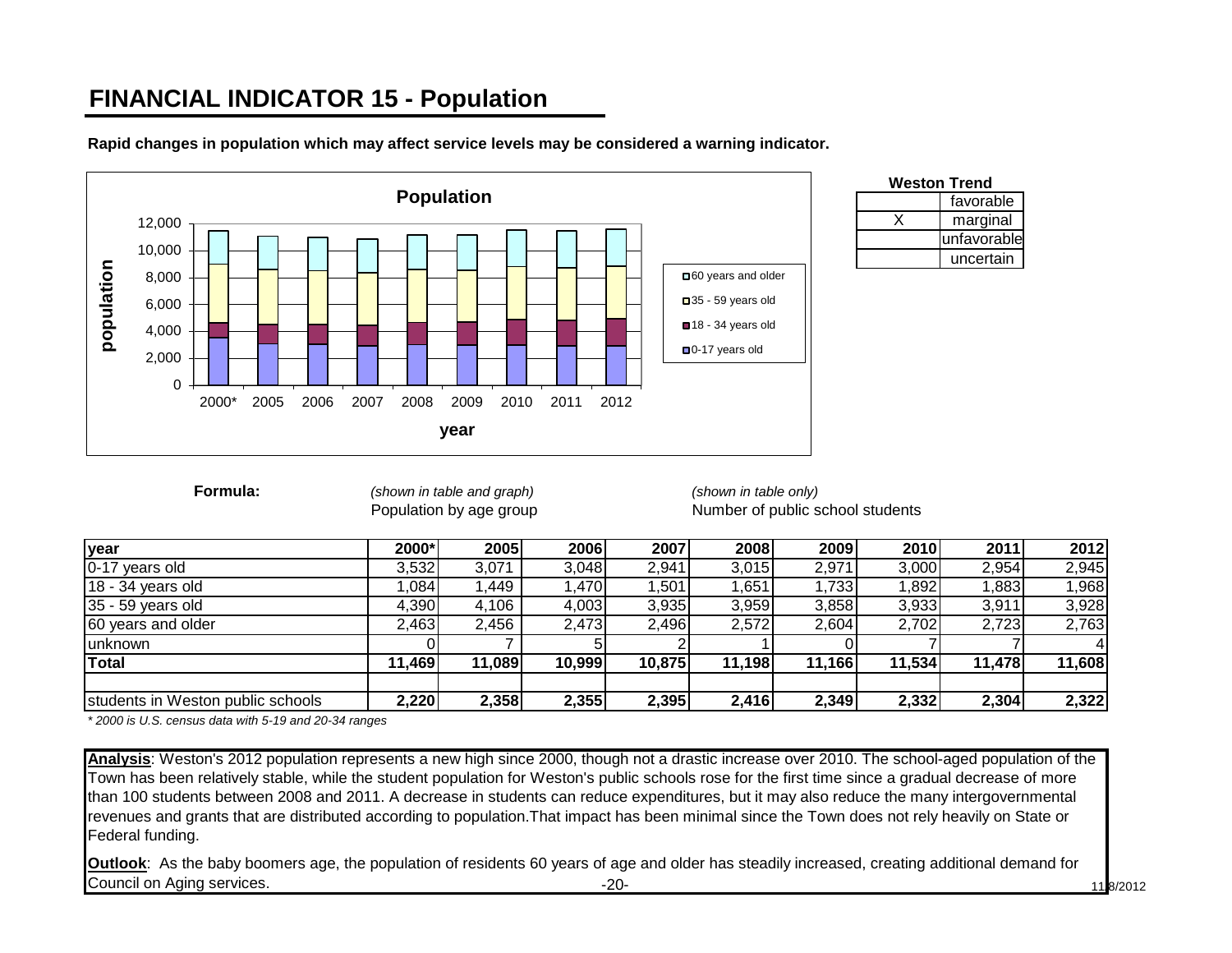### **Supplemental Data 1 - Chapter 70 Assistance**

|                   | <b>Students</b><br>as of 5/12 | <b>FY12 Chapter</b><br>70 Aid | <b>State</b><br>Aid per<br><b>Pupil</b> |
|-------------------|-------------------------------|-------------------------------|-----------------------------------------|
| Acton-Boxborough* | 5,790                         | \$<br>13,451,382              | \$<br>2,323                             |
| Belmont           | 3,821                         | 5,571,323                     | \$<br>1,458                             |
| Cohasset          | 1,466                         | 1,659,487                     | \$<br>1,132                             |
| Concord-Carlisle* | 3,750                         | 4,575,419                     | \$<br>1,220                             |
| Dedham            | 2,749                         | 3,651,265                     | \$<br>1,328                             |
| Dover-Sherborn*   | 2,175                         | 2,460,939                     | \$<br>1,131                             |
| Hingham           | 3,978                         | 5,553,035                     | \$<br>1,396                             |
| Lexington         | 6,228                         | 7,051,517                     | \$<br>1,132                             |
| Lincoln-Sudbury*  | 5,210                         | 7,439,311                     | \$<br>1,428                             |
| <b>Natick</b>     | 4,905                         | 7,062,013                     | \$<br>1,440                             |
| Needham           | 5,184                         | 6,991,720                     | \$<br>1,349                             |
| Newton            | 11,991                        | 13,504,221                    | \$<br>1,126                             |
| Wayland           | 2,641                         | 3,144,868                     | \$<br>1,191                             |
| Wellesley         | 4,917                         | 7,202,028                     | \$<br>1,465                             |
| Winchester        | 4,096                         | 6,241,118                     | \$<br>1,524                             |
| Average           |                               |                               | \$<br>1,376                             |
| <b>Weston</b>     | 2,342                         | \$<br>2,419,859               | \$<br>1,033                             |



*\*includes Ch. 70 aid to both regional and local district* 

Analysis: The Chapter 70 formula is based on a variety of educational factors and is used by the State for determining the distribution of certain State aid received by Weston. Weston spends about \$18,000 per pupil on education, and state aid contributes less than 6 percent of that amount. Although Weston's Chapter 70 aid increased from FY06 to FY09, it was reduced in FY10 and FY11. FY12 represented a slight increase from FY11.

**Outlook**: The Town recognizes that future increases in Chapter 70 Assistance are unlikely and has planned accordingly.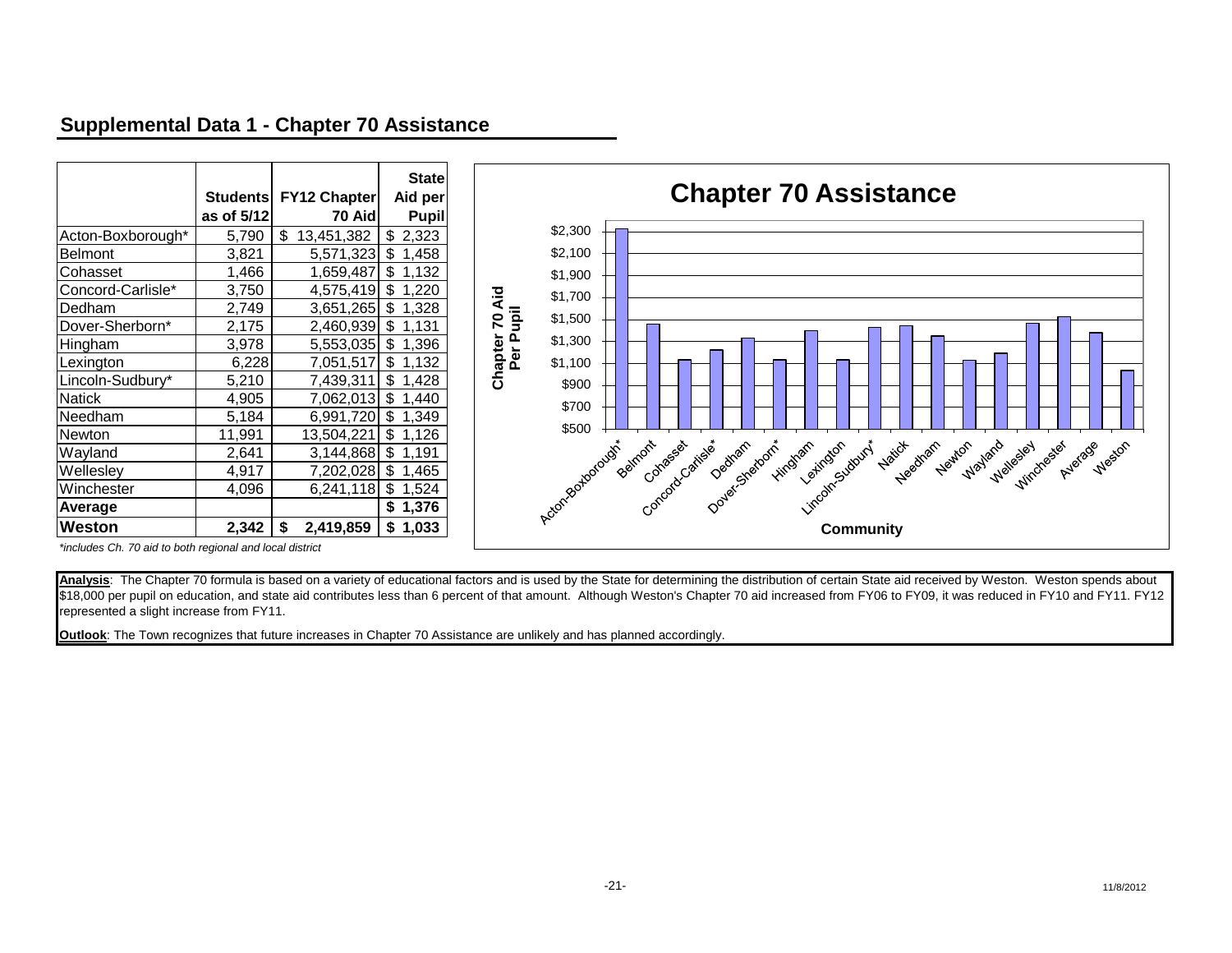### **Supplemental Data 2 - FY12 Average Single Family Tax Bill**

|            | Average           |                             |                |                     | Average<br>Single | Average<br><b>Single</b> |                |
|------------|-------------------|-----------------------------|----------------|---------------------|-------------------|--------------------------|----------------|
|            | Single            | Average                     |                | <b>Residentiall</b> | Family            | Family                   |                |
|            |                   | <b>Family Single Family</b> | <b>Percent</b> | <b>Tax Rate</b>     | <b>Tax Bill</b>   | <b>Tax Bill</b>          | <b>Percent</b> |
|            | <b>Value 2011</b> | Value 2012                  | Change         | FY2012              | 2011              | 2012                     | <b>Change</b>  |
|            |                   |                             |                |                     |                   |                          |                |
| Boxborough | 507,184           | 508,114                     | 0.2%           | 17.87               | \$<br>8,815       | \$<br>9,080              | 3.01%          |
| Acton      | 500,492           | 499,137                     | $-0.3%$        | 18.55               | 9,049             | 9,259                    | 2.32%          |
| Lexington  | 696,677           | 697,462                     | 0.1%           | 14.97               | 10,032            | 10,441                   | 4.08%          |
| Sudbury    | 627,988           | 621,420                     | $-1.0%$        | 17.60               | 10,695            | 10,937                   | 2.26%          |
| Wellesley  | 986,935           | 1,033,101                   | 4.7%           | 11.48               | 11,281            | 11,860                   | 5.13%          |
| Concord    | 839,569           | 851,546                     | 1.4%           | 13.58               | 11,074            | 11,564                   | 4.42%          |
| Wayland    | 592,825           | 593,056                     | $0.0\%$        | 19.01               | 11.471            | 11,274                   | $-1.72%$       |
| Carlisle   | 722,226           | 694,282                     | $-3.9%$        | 17.14               | 11,650            | 11,900                   | 2.15%          |
| Lincoln    | 1,000,638         | 964,663                     | $-3.6%$        | 13.81               | 12,378            | 13,322                   | 7.63%          |
| Dover      | 1,031,967         | 1,039,430                   | 0.7%           | 11.92               | 12,074            | 12,390                   | 2.62%          |
| Sherborn   | 740.373           | 742,810                     | 0.3%           | 18.22               | 13,119            | 13,534                   | 3.16%          |
| Average    | 749,716           | 749,548                     | $-0.1%$        | 15.83               | 11,058            | 11,415                   | 3.23%          |
| Weston     | 1,390,240         | 1,374,319                   | $-1.1%$        | 12.11               | 15,835            | 16,643                   | 5.10%          |



Analysis: Weston's tax bill remains the highest among its comparable communities. The 5.1% increase from 2011 to 2012 is largely the result of the Town's first significant contribution to its OPEB liability (\$1,219,000).